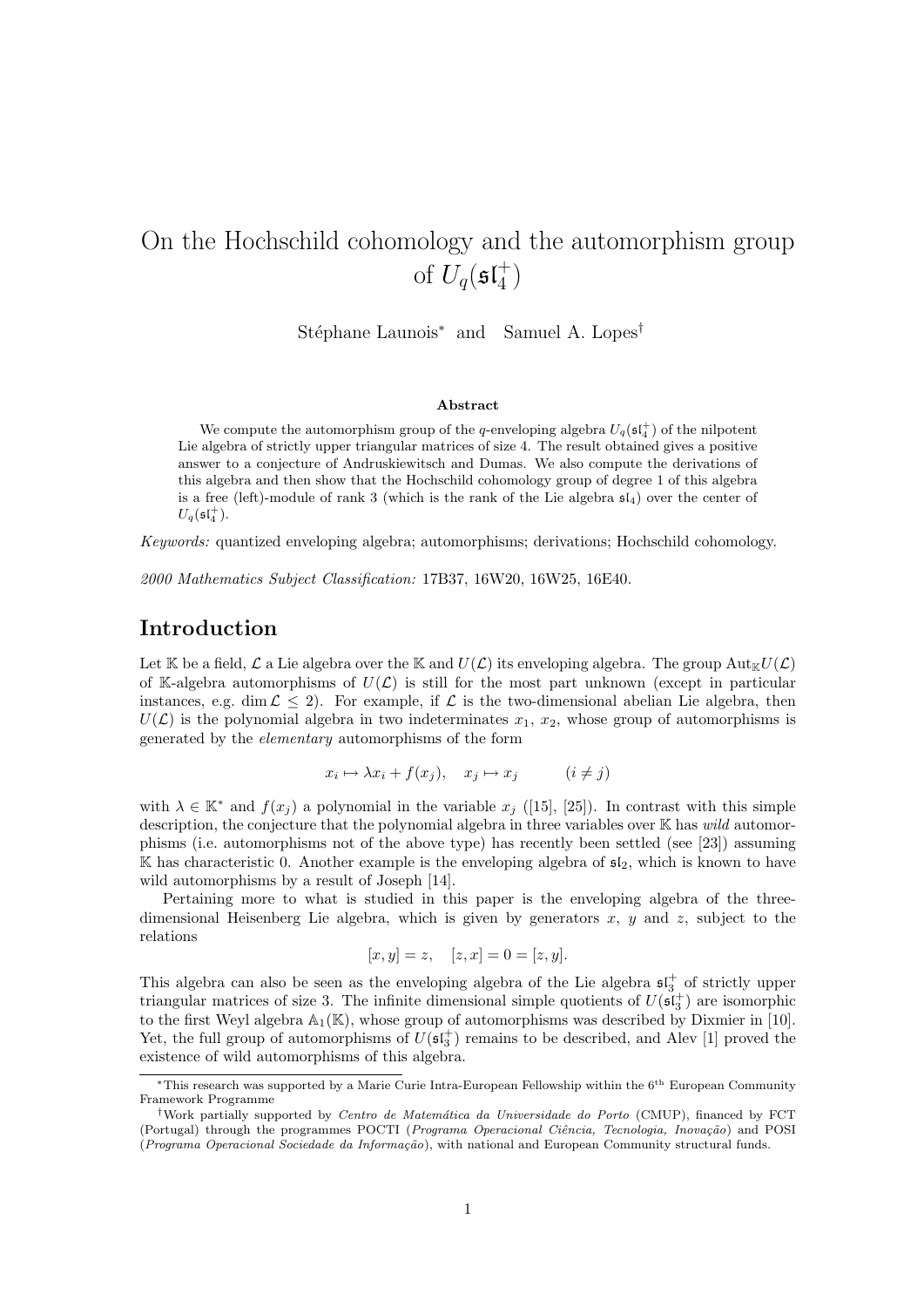Unlike the classical scenario, quantum algebras are believed to possess less symmetry (see [12, 1.1]) and the group of automorphisms of several algebras of this kind has been computed successfully. Making use of a general result relating automorphisms and derivations of N-graded algebras, Alev and Chamarie [2] described the automorphism group of quantum affine space, of the algebra of  $2 \times 2$  quantum matrices and of the quantized enveloping algebra  $U_q(\mathfrak{sl}_2)$ . Also, in [4] the authors found the automorphism groups of the quantum Weyl algebra, the Weyl-Hayashi algebra, the quantum Heisenberg algebra  $U_q(\mathfrak{sl}_3^+)$  (see also [8]) and of other related algebras. Here the methods used included describing the set of normal elements of the algebras involved and using appropriate filtrations to carry out computations. In [21], Rigal used the invariance under automorphisms of the set of height 1 prime ideals of quantum Weyl algebras to describe their automorphism group. Related methods were employed by Gómez-Torrecillas and Kaoutit [11] regarding the coordinate ring of quantum symplectic space, and by Lenagan and the first author [18] regarding the algebra of non-square quantum matrices. In all of these cases, the automorphism group of the algebras involved does not differ from the natural torus which acts diagonally on the generators by more than a finite group and perhaps a copy of  $\mathbb{Z}$ .

In their paper [5], Andruskiewitsch and Dumas conjectured that, given a finite-dimensional complex simple Lie algebra  $\mathfrak g$  with triangular decomposition  $\mathfrak g = \mathfrak g^- \oplus \mathfrak h \oplus \mathfrak g^+$ , then  $\mathrm{Aut}_{\mathbb K} U_q(\mathfrak g^+),$ the group of K-algebra automorphisms of the quantized enveloping algebra of the nilpotent Lie algebra  $\mathfrak{g}^+$ , is isomorphic to the semi-direct product of the torus  $(\mathbb{K}^*)^n$  (*n* being the rank of  $\mathfrak{g}$ ) with the group of order 1, 2 or 3 generated by the diagram automorphism of  $\mathfrak{g}^+$ , see [5, Prob. 1]. This conjecture holds for  $\mathfrak{g}^+ = \mathfrak{sl}_3^+$  ([8], [4]) and recently the first author proved in [16] that it holds as well in the  $B_2$  case, i.e., with  $\mathfrak{g}^+ = \mathfrak{so}_5^+$ .

In this paper we settle the conjecture of Andruskiewitsch and Dumas in the  $A_3$  case, so that  $\mathfrak{g}^+=\mathfrak{sl}_4^+$  is the Lie algebra of strictly upper triangular matrices of size 4. We also compute the Lie algebra of derivations and the first Hochschild cohomology group of  $U_q(\mathfrak{sl}_4^+)$ , which is shown to be a free module of rank 3 over the center of  $U_q(\mathfrak{st}_4^+)$ .

Let us briefly summarise what is done in the paper. There exist normal elements  $\Delta_1$ ,  $\Delta_2$  and  $\Delta_3$  such that the center of  $U_q(\mathfrak{sl}_4^+)$  is the polynomial algebra in the variables  $z_1 = \Delta_1 \Delta_3$  and  $z_2 = \Delta_2$ . Given an automorphism  $\phi$  of  $U_q(\mathfrak{st}_4^+)$ , our strategy is to show that, up to the diagram automorphism and the diagonal action of the torus  $(\mathbb{K}^*)^3$  on the Chevalley generators of  $U_q(\mathfrak{sl}_4^+)$ ,  $\phi$  fixes  $\Delta_1$ ,  $\Delta_2$  and  $\Delta_3$ . Then, by using degree arguments, we conclude that  $\phi$  is the identity.

The difficulty that arises is in showing that the central element  $\Delta_2$  is fixed. Hence we use the methods of [2] and [17] and determine the derivations of  $U_q(\mathfrak{st}_4^+)$ . To do this, we first apply the deleting derivations algorithm of Cauchon [9] so that, after suitably localising, we can embed  $U_q(\mathfrak{sl}_4^+)$  in a quantum torus  $P(\Lambda)$ . Extending a derivation D of  $U_q(\mathfrak{sl}_4^+)$  to  $P(\Lambda)$  we obtain, by a result of Osborn and Passman [20], a decomposition

$$
D = \mathrm{ad}_x + \theta
$$

with  $x \in P(\Lambda)$  and  $\theta$  a central derivation of  $P(\Lambda)$ . Using a sort of restoring derivations algorithm, we finish by deducing that  $x \in U_q(\mathfrak{sl}_4^+)$  and that  $\theta$  sends each Chevalley generator of  $U_q(\mathfrak{sl}_4^+)$  to a multiple of itself by a central element of  $U_q(\mathfrak{sl}_4^+)$ .

Acknowledgments. Most of this work was done during a visit of the second author to the School of Mathematics at the University of Edinburgh. He would like to express his gratitude for the hospitality received, especially from T.H. Lenagan, L. Richard and the first author.

# 1 Basic aspects of  $U_q(\mathfrak{sl}_4^+)$

Let K be a field of characteristic 0 and fix a parameter  $q \in K^*$  which we assume is not a root of unity. Consider, for  $n \geq 2$ , the Lie algebra  $\mathfrak{sl}_n$  of  $n \times n$  matrices of trace 0 and its maximal nilpotent subalgebra  $\mathfrak{sl}_n^+$  consisting of the strictly upper triangular matrices of size n.

Throughout this paper N is the set of nonnegative integers. For  $k \in \mathbb{N}$ , the q-integer [k] is defined by  $[k] = \frac{q^k - q^{-k}}{q - q^{-1}}$  and we use the notation  $\hat{q} = q - q^{-1}$ .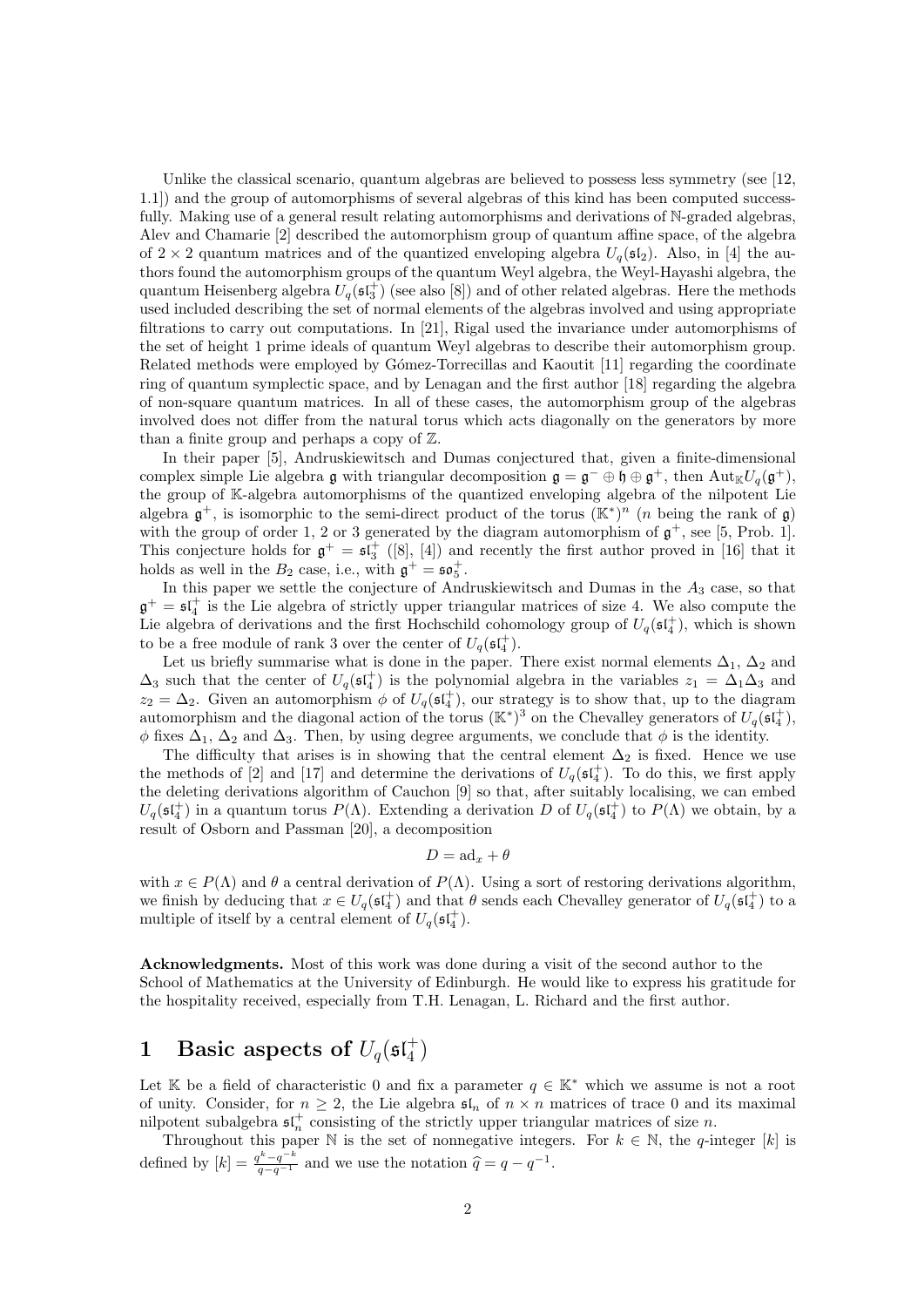### 1.1 q-Serre relations

The algebra  $U_q(\mathfrak{st}_4^+)$  is the q-deformation of the universal enveloping algebra of the nilpotent Lie algebra  $\mathfrak{sl}_4^+$ . It is the unital associative K-algebra with generators  $e_1, e_2$  and  $e_3$ , subject to the quantum Serre relations:

$$
e_1 e_3 - e_3 e_1 = 0 \tag{1}
$$

$$
e_i^2 e_j - (q + q^{-1}) e_i e_j e_i + e_j e_i^2 = 0 \quad \text{if } |i - j| = 1.
$$
 (2)

#### 1.2 Weight space decomposition

Let  $Q = \mathbb{Z}^3$  be the free abelian group with canonical basis  $\alpha_1, \alpha_2, \alpha_3$  and  $Q^+ = \mathbb{N}^3$  be its submonoid. Since the quantum Serre relations are homogeneous in the given generators, there is a  $Q^+$ -grading on  $U_q(\mathfrak{sl}_4^+)$  obtained by assigning to  $e_i$  degree  $\alpha_i$ . We use the terminology weight instead of degree for this grading, and write  $wt(u) = \beta$  if  $u \in U_q(\mathfrak{sl}_4^+)$  has weight  $\beta$ .

### 1.3 PBW basis

Several authors have constructed PBW bases for quantized enveloping algebras (e.g. [26], [24], [22]). It will be convenient for us to use the following construction:

| $X_1 = e_1,$ | $X_2 = e_1 e_2 - q^{-1} e_2 e_1,$ |
|--------------|-----------------------------------|
| $X_4 = e_2,$ | $X_5 = e_2e_3 - q^{-1}e_3e_2,$    |
| $X_6 = e_3,$ | $X_3 = e_1 X_5 - q^{-1} X_5 e_1.$ |

Then, the set of monomials  $\left\{X_1^{b_1}\cdots X_6^{b_6} \mid b_i \in \mathbb{N}\right\}$  is a linear basis of  $U_q(\mathfrak{sl}_4^+)$ . Notice that all  $X_i$ are weight vectors.

## 1.4 Ring theoretical properties of  $U_q(\mathfrak{sl}_4^+)$

It was seen in [22] (see also [6, I.6.10] and references therein) that  $U_q(\mathfrak{st}_4^+)$  is an iterated skew polynomial ring. In terms of the PBW basis described above, we have

$$
U_q(\mathfrak{sl}_4^+) = \mathbb{K}[X_1][X_2; \tau_2][X_3; \tau_3][X_4; \tau_4, \delta_4][X_5; \tau_5, \delta_5][X_6; \tau_6, \delta_6],
$$
\n(3)

with  $\tau_i$  a K-algebra automorphism and  $\delta_i$  a K- linear (left)  $\tau_i$ -derivation of the appropriate subalgebra. Thus  $U_q(\mathfrak{sl}_4^+)$  is a Noetherian domain.

So that we can easily compute in  $U_q(\mathfrak{sl}_4^+)$ , and also because this information will be needed in Section 3.1, we specify these automorphisms and skew-derivations below by giving their values on the  $X_i$  ( $\delta_i(X_i) = 0$  unless otherwise specified):

$$
\tau_2(X_1) = q^{-1}X_1
$$

$$
\tau_3(X_1) = q^{-1} X_1, \qquad \tau_3(X_2) = q^{-1} X_2
$$

$$
\tau_4(X_1) = q X_1, \qquad \tau_4(X_2) = q^{-1} X_2, \qquad \tau_4(X_3) = X_3, \qquad \delta_4(X_1) = -q X_2
$$

$$
\tau_5(X_1) = q X_1, \qquad \tau_5(X_2) = X_2, \qquad \tau_5(X_3) = q^{-1} X_3,
$$

$$
\tau_5(X_4) = q^{-1} X_4, \qquad \delta_5(X_1) = -q X_3, \qquad \delta_5(X_2) = -\hat{q} X_3 X_4
$$

$$
\tau_6(X_1) = X_1, \qquad \tau_6(X_2) = q X_2, \qquad \tau_6(X_3) = q^{-1} X_3
$$

$$
\tau_6(X_4) = q X_4, \qquad \tau_6(X_5) = q^{-1} X_5, \qquad \delta_6(X_2) = -q X_3, \qquad \delta_6(X_4) = -q X_5
$$

Furthermore, for  $4 \leq i \leq 6$ ,  $\tau_i \circ \delta_i = q^{-2} \delta_i \circ \tau_i$ , so the theory of deleting derivations of [9] applies to  $U_q(\mathfrak{sl}_4^+)$ . In particular, as shown in [22], all prime ideals of  $U_q(\mathfrak{sl}_4^+)$  are completely prime.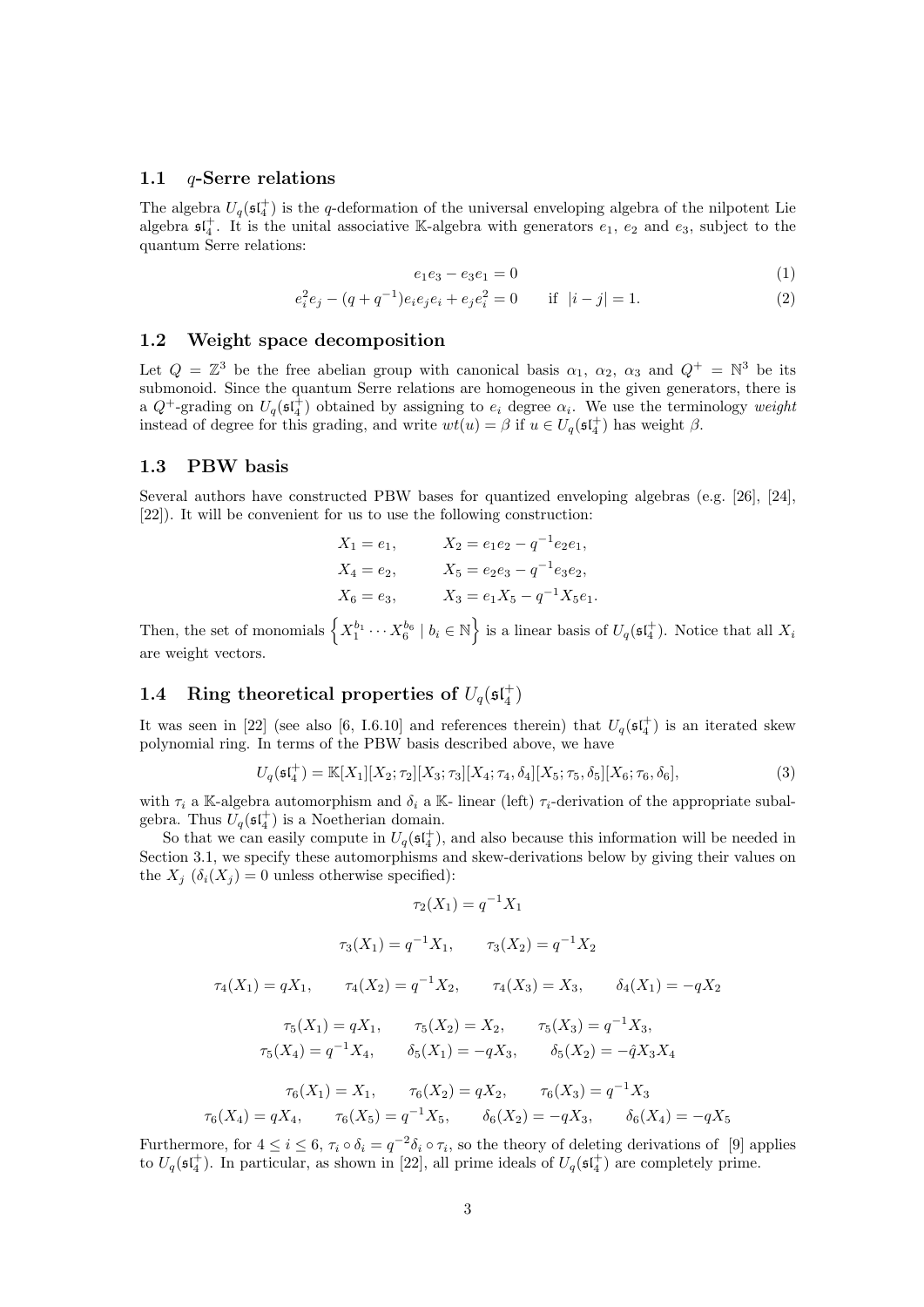### 1.5 Normal elements and the center

The elements  $a, b \in U_q(\mathfrak{st}_4^+)$  are said to q-commute if there is an integer  $\lambda$  such that  $ab = q^{\lambda}ba$ . If u q-commutes with the generators  $e_i$  of  $U_q(\mathfrak{sl}_4^+)$  then we say that u is q-central. Clearly, q-central elements are normal and Caldero [8, Prop. 2.1] has shown the reciprocal of this statement, so that the normal elements of  $U_q(\mathfrak{sl}_4^+)$  are just the q-central ones.

The following theorem was established (in the more general context of  $U_q(\mathfrak{st}_n^+)$ ) independently by Alev and Dumas [3] and by Caldero [7, 8].

**Theorem 1.1.** There exist q-central weight elements  $\Delta_i \in U_q(\mathfrak{sl}_4^+)$ ,  $i = 1, 2, 3$ , such that:

- (a)  $\Delta_2$  is central and
	- (i)  $e_2$  commutes with  $\Delta_i$ , for all  $i = 1, 2, 3$ ;
	- (ii)  $e_1 \Delta_1 = q \Delta_1 e_1, e_1 \Delta_3 = q^{-1} \Delta_3 e_1;$
	- (iii)  $e_3\Delta_1 = q^{-1}\Delta_1e_3, e_3\Delta_3 = q\Delta_3e_3;$
- (b) The subalgebra  $\mathbb{K}[\Delta_1, \Delta_2, \Delta_3]$  generated by the  $\Delta_i$  is a (commutative) polynomial algebra in 3 variables.
- (c) The center  $Z_q(\mathfrak{sl}_4^+)$  of  $U_q(\mathfrak{sl}_4^+)$  is the polynomial algebra in the variables  $z_1 = \Delta_1\Delta_3$  and  $z_2 = \Delta_2$ .

The set of q-central elements of  $U_q(\mathfrak{st}_4^+)$  was also described by Caldero (see for example [8, Thé. 2.2]) in terms of the  $\Delta_i$  and the longest element of the Weyl group of  $\mathfrak{sl}_4$  (in the notation of [8],  $\Delta_i = e_{s(\varpi_{4-i})}$ . It follows from his analysis that every q-central element is an element of  $\mathbb{K}[\Delta_1, \Delta_2, \Delta_3]$ . So let  $p = \sum_j c_j \Theta_j$  be q-central, with each  $c_j \in \mathbb{K}^*$  and the  $\Theta_j$  distinct monomials in the  $\Delta_i$ . Take  $\lambda \in \mathbb{Z}$  so that  $e_1p = q^{\lambda}pe_1$ . By Theorem 1.1 (a), each  $\Theta_j$  is q-central, so it must be that  $e_1\Theta_j = q^{\lambda}\Theta_je_1$  for all j, as  $U_q(\mathfrak{sl}_4^+)$  is a domain and the  $\Theta_j$  are distinct. Assume  $\lambda \geq 0$ and write  $\Theta_j = \Delta_1^{\alpha} \Delta_2^{\beta} \Delta_3^{\gamma}$ . Then, once more by Theorem 1.1(a),  $\lambda = \alpha - \gamma$  and so  $\Theta!_j = \Delta_1^{\lambda} u_j$ with  $u_j = z_1^{\gamma} z_2^{\beta}$  central. Since j was arbitrary, we deduce that p is the product of  $\Delta_1^{\lambda}$  and a central element. Had we assumed  $\lambda \leq 0$ , we would have obtained an analogous statement with  $\Delta_1^{\lambda}$  replaced by  $\Delta_3^{-\lambda}$ . Conversely, it is clear that all elements of  $\Delta_i^c Z_q(\mathfrak{sl}_4^+)$  are q-central, for  $c \in \mathbb{N}$ and  $i \in \{1, 3\}$ , so we have established the following:

**Lemma 1.2.** Let  $u \in U_q(\mathfrak{sl}_4^+)$  be normal. Then there exists a central element z, a nonnegative integer c and  $i \in \{1,3\}$  such that  $u = \Delta_i^c z$ .

In terms of the PBW basis we are using, the  $\Delta_i$  are given by the formulae (see [7, Sec. 4] or [19, Sec. 4.1] but notice that we have ordered the PBW basis elements differently):

$$
\Delta_1 = X_3,\tag{4}
$$

$$
\Delta_2 = X_2 X_5 - q X_3 X_4,\tag{5}
$$

$$
\Delta_3 = \hat{q}^2 X_1 X_4 X_6 - q\hat{q} X_2 X_6 - q\hat{q} X_1 X_5 + q^2 X_3. \tag{6}
$$

# $\begin{array}{cl} \textbf{2} & \textbf{The automorphism group of } U_q(\mathfrak{sl}_4^+) \end{array}$

In this section we compute the group of algebra automorphisms of  $U_q(\mathfrak{sl}_4^+)$  and confirm the conjecture of Andruskiewitsch and Dumas [5] for this case. Let  $\text{Aut}_{\mathbb{K}}U_q(\mathfrak{sl}_4^+)$  denote this group. We shall show that  $\text{Aut}_{\mathbb{K}}U_q(\mathfrak{sl}_4^+)$  is the semi-direct product of the 3-torus  $(\mathbb{K}^*)^3$  and the group of order two generated by the diagram automorphism of  $U_q(\mathfrak{st}_4^+)$ .

Let  $\mathcal{H} = (\mathbb{K}^*)^3$ . Each  $\bar{\lambda} = (\lambda_1, \lambda_2, \lambda_3) \in \mathcal{H}$  determines an algebra automorphism  $\phi_{\bar{\lambda}}$  of  $U_q(\mathfrak{sl}_4^+)$ with  $\phi_{\bar{\lambda}}(e_i) = \lambda_i e_i$  for  $i = 1, 2, 3$ , with inverse  $\phi_{\bar{\lambda}}^{-1} = \phi_{\bar{\lambda}-1}$ . Hence we think of  $\mathcal{H}$  as a subgroup of Aut<sub>K</sub>U<sub>q</sub>( $\mathfrak{sl}_4^+$ ) via this correspondence. There is also a diagram automorphism  $\eta$  of U<sub>q</sub>( $\mathfrak{sl}_4^+$ ) arising from the symmetry of the Dynkin diagram of type A, and defined on the generators by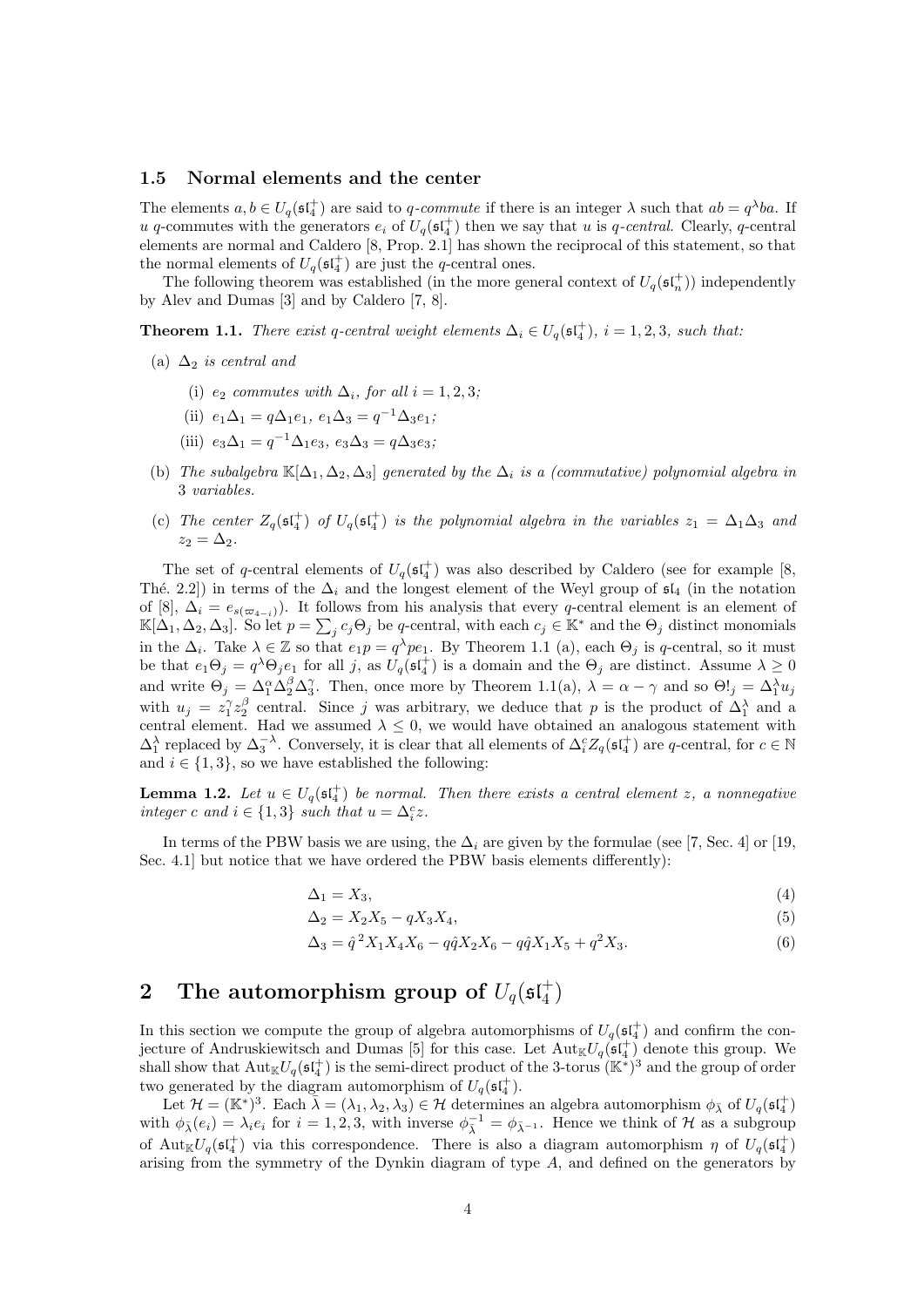$\eta(e_i) = e_{4-i}$ . Notice that  $\eta^2$  is the identity morphism and that, up to nonzero scalars,  $\eta$  permutes  $\Delta_1$  and  $\Delta_3$ , and fixes  $\Delta_2$ . Finally, as is to be expected,

$$
\eta \circ \phi_{(\lambda_1, \lambda_2, \lambda_3)} \circ \eta^{-1} = \phi_{(\lambda_3, \lambda_2, \lambda_1)}.\tag{7}
$$

## 2.1 An N-grading on  $U_q(\mathfrak{sl}_4^+)$

In addition to the weight space decomposition of Section 1.2,  $U_q(\mathfrak{sl}_4^+)$  has an N-grading induced by the monoid homomorphism  $a\alpha_1 + b\alpha_2 + c\alpha_3 \mapsto a + b + c$ , from  $Q^+$  to N. Let

$$
U_q(\mathfrak{sl}_4^+) = \bigoplus_{i \in \mathbb{N}} U_i \tag{8}
$$

be the corresponding decomposition, with  $U_i$  the subspace of homogeneous elements of degree i. In particular,  $U_0 = \mathbb{K}$  and  $U_1$  is the 3-dimensional space spanned by the generators  $e_1, e_2, e_3$ . For  $t \in \mathbb{N}$  set  $U_{\geq t} = \bigoplus_{i \geq t} U_i$  and define  $U_{\leq t}$  similarly.

We say that the nonzero element  $u \in U_q(\mathfrak{sl}_4^+)$  has degree t, and write  $\deg(u) = t$ , if  $u \in$  $U_{\leq t} \setminus U_{\leq t-1}$  (using the convention that  $U_{\leq -1} = \{0\}$ ). In such a case, if  $u = \sum_{0 \leq i \leq t} u_i$  with  $u_i \in U_i$  and  $u_t \neq 0$ , we set  $\bar{u} = u_t$ . By definition,  $\bar{u} \neq 0$ ,  $\bar{u} \bar{v} = \bar{u} \bar{v}$  and  $\deg(uv) = \deg(u) + \deg(v)$ for  $u, v \neq 0$ , as  $U_q(\mathfrak{sl}_4^+)$  is a domain.

The hypotheses of [18, Prop. 3.2] can be slightly weakened to yield, with essentially the same proof, the following proposition.

**Proposition 2.1.** Let  $A = \bigoplus_{i \in \mathbb{N}} A_i$  be an N-graded K-algebra with  $A_0 = \mathbb{K}$  which is generated as an algebra by  $A_1 = \mathbb{K}x_1 \oplus \cdots \oplus \mathbb{K}x_n$ . Assume that for each  $i \in \{1, \ldots, n\}$  there exist  $0 \neq a \in A$ and a scalar  $q_{i,a} \neq 1$  such that  $x_i a = q_{i,a} a x_i$ . Then, given an algebra automorphism  $\sigma$  of A and a nonzero homogeneous element x of degree d, there exist  $y_d \in A_d \setminus \{0\}$  and  $y_{>d} \in A_{\geq d+1}$  so that  $\sigma(x) = y_d + y_{>d}.$ 

The algebra  $U_q(\mathfrak{st}_4^+)$ , endowed with the grading just defined, satisfies the conditions of the above proposition. Indeed, the quantum Serre relations involving i and  $i + 1$  are equivalent to

$$
e_i (e_i e_{i+1} - q^{-1} e_{i+1} e_i) = q (e_i e_{i+1} - q^{-1} e_{i+1} e_i) e_i
$$
\n(9)

$$
e_{i+1} \left( e_i e_{i+1} - q^{-1} e_{i+1} e_i \right) = q^{-1} \left( e_i e_{i+1} - q^{-1} e_{i+1} e_i \right) e_{i+1}.
$$
\n(10)

Thus we have an analogue of [18, Cor. 3.3]:

Corollary 2.2. Let  $\sigma \in \text{Aut}_{\mathbb{K}}U_q(\mathfrak{sl}_4^+)$  and  $x \in U_d \setminus \{0\}$ . Then  $\sigma(x) = y_d + y_{>d}$ , for some  $y_d \in U_d \setminus \{0\}$  and  $y_{>d} \in U_{\geq d+1}$ .

### 2.2 Invariance of the normal elements

**Proposition 2.3.** Given  $\sigma \in \text{Aut}_{\mathbb{K}}U_q(\mathfrak{sl}_4^+)$ , there exist  $\epsilon \in \{0,1\}$  and nonzero scalars  $\mu_1$  and  $\mu_3$ such that  $\eta^{\epsilon} \circ \sigma(\Delta_i) = \mu_i \Delta_i$  for  $i = 1, 3$ .

*Proof.* Since  $\Delta_1$  is normal, so is  $\sigma(\Delta_1)$ . By Lemma 1.2 there exist  $i \in \{1,3\}$ ,  $c \in \mathbb{N}$  and a central element z such that  $\sigma(\Delta_1) = \Delta_i^c z$ . Furthermore,  $c \geq 1$  as  $\Delta_1$  is not central. It follows from Corollary 2.2 that  $c = 1$ , as  $\deg(\Delta_i) = 3$  for  $j = 1, 3$ . Thus,

$$
\sigma(\Delta_1) = \Delta_i z. \tag{11}
$$

If we repeat the argument above replacing  $\Delta_1$  by  $\Delta_i$  and  $\sigma$  by its inverse, apply  $\sigma^{-1}$  to equation (11) and compute degrees, we find that  $z$  is a (nonzero) scalar. This same result can be reached by noticing that  $\Delta_1$  generates a (completely) prime ideal of  $U_q(\mathfrak{sl}_4^+)$ , and so the normal element  $\sigma(\Delta_1)$ must also generate such an ideal. This, as well, implies that  $z \in \mathbb{K}^*$ . Similarly,  $\sigma(\Delta_3)$  is a nonzero scalar multiple of  $\Delta_i$  for some  $j \in \{1,3\}$  with  $j \neq i$ . If  $i = 1$  and  $j = 3$ , we take  $\epsilon = 0$ ; if  $i = 3$ and  $j = 1$ , we take  $\epsilon = 1$ . In either case, as  $\eta$  interchanges  $\Delta_1$  and  $\Delta_3$ ,  $\eta^{\epsilon} \circ \sigma$  fixes  $\Delta_1$  and  $\Delta_3$  up to scalars.  $\Box$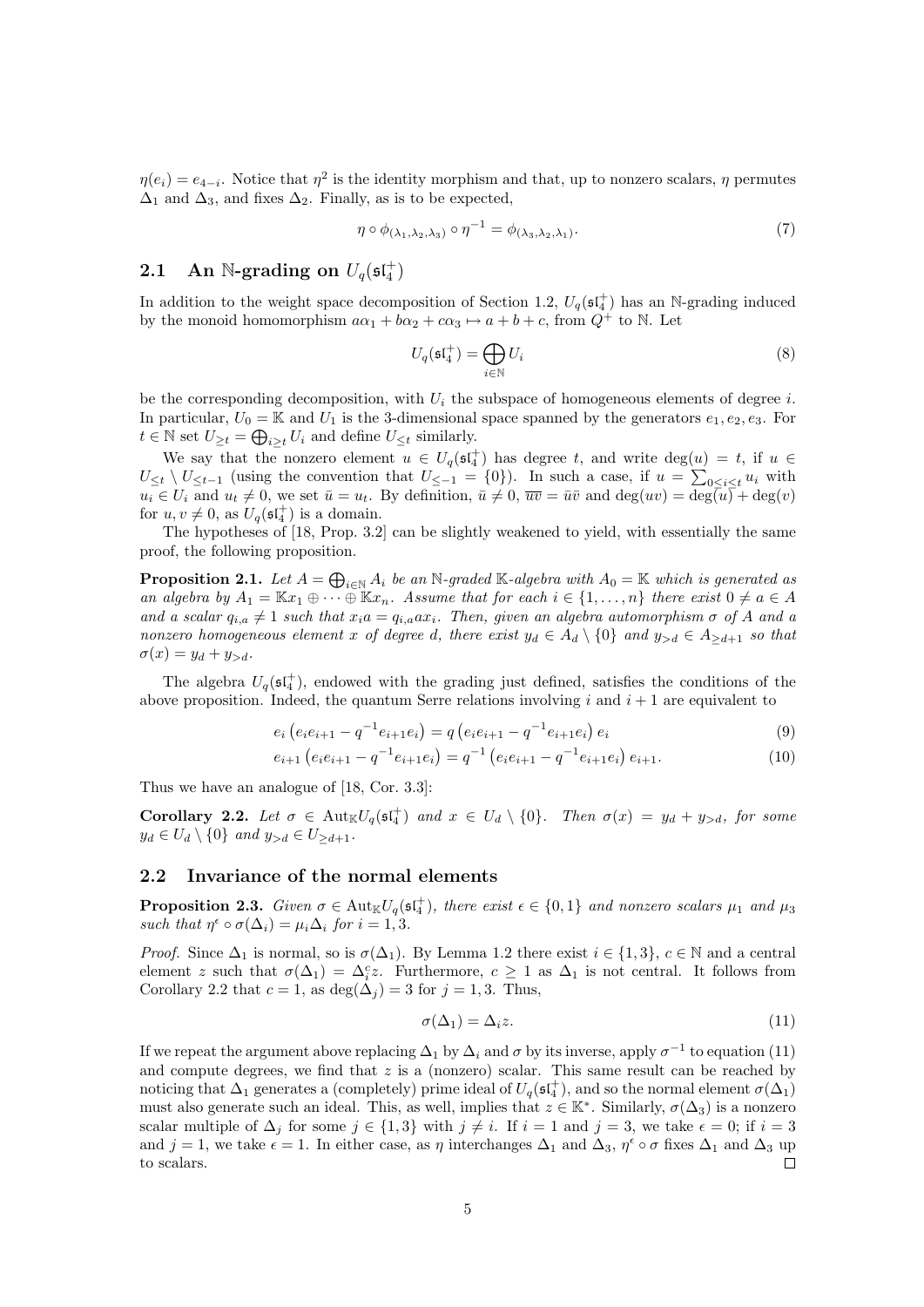We have as a corollary of Proposition 2.3 that any algebra automorphism of  $U_q(\mathfrak{sl}_4^+)$  acts on the central element  $z_1 = \Delta_1 \Delta_3$  as multiplication by a scalar. Since the center of  $U_q(\mathfrak{st}_4^+)$  is  $\mathbb{K}[z_1, z_2]$ with  $z_2 = \Delta_2$  and any  $\sigma \in \text{Aut}_{\mathbb{K}}U_q(\mathfrak{sl}_4^+)$  induces an automorphism of this polynomial algebra, it is not hard to see that  $\sigma(\Delta_2) = \lambda \Delta_2 + p(z_1)$  with  $\lambda \in \mathbb{K}^*$  and  $p(z_1)$  a polynomial in  $z_1$  with zero constant term (by Corollary 2.2). Unfortunately, this is not quite sufficient. In fact, if – as we claim –  $\text{Aut}_{\mathbb{K}}U_q(\mathfrak{sl}_4^+)$  is the semi-direct product of H and the order 2 group generated by  $\eta$ , it must be that  $p(z_1) = 0$ . Our next result, preceded by a preparatory lemma, provides this step.

**Lemma 2.4.** For any  $\sigma \in \text{Aut}_{\mathbb{K}}U_q(\mathfrak{sl}_4^+)$  there exist  $\epsilon \in \{0,1\}$  and  $\bar{\lambda} \in \mathcal{H}$  such that

$$
(\phi_{\bar{\lambda}} \circ \eta^{\epsilon} \circ \sigma - Id) (U_1) \subseteq U_{\geq 2}.
$$
\n(12)

Proof. By Proposition 2.3,  $\eta^{\epsilon} \circ \sigma(\Delta_1) = t\Delta_1$ , for some  $\epsilon \in \{0,1\}$  and  $t \in \mathbb{K}^*$ . Let  $\psi = \eta^{\epsilon} \circ \sigma$ . By Corollary 2.2, there exist  $u_1 \in U_1 \setminus \{0\}$  and  $u_{>1} \in U_{\geq 2}$  such that  $\psi(e_1) = u_1 + u_{>1}$ . If now we apply  $\psi$  to the relation  $e_1\Delta_1 = q\Delta_1e_1$  and equate the homogeneous terms of degree 4, we obtain  $u_1\Delta_1 = q\Delta_1u_1$ . As  $u_1$  is a linear combination of  $e_1$ ,  $e_2$  and  $e_3$ , Theorem 1.1(a) implies that  $u_1 = \lambda_1 e_1$  for some  $\lambda_1 \in \mathbb{K}^*$ . Analogously,  $\psi(e_i) = \lambda_i e_i + w_i$  for  $\lambda_i \in \mathbb{K}^*$  and  $w_i \in U_{\geq 2}$ ,  $i = 2, 3$ . Let  $\bar{\lambda} = (\lambda_1^{-1}, \lambda_2^{-1}, \lambda_3^{-1})$ . Then  $(\phi_{\bar{\lambda}} \circ \psi - Id)$   $(U_1) \subseteq U_{\geq 2}$ , since  $\phi_{\bar{\lambda}}$   $(U_{geq 2}) \subseteq U_{\geq 2}$ .

**Theorem 2.5.** Let  $\sigma$  be an algebra automorphism of  $U_q(\mathfrak{sl}_4^+)$ . Then there is a nonzero scalar  $\mu_2 \in \mathbb{K}^*$  such that  $\sigma(\Delta_2) = \mu_2 \Delta_2$ .

*Proof.* Since the statement of the theorem is valid for the automorphisms  $\eta$  and  $\phi_{\bar{\lambda}}, \bar{\lambda} \in \mathcal{H}$ , we can assume by the previous lemma that  $(\sigma - Id) (U_1) \subseteq U_{\geq 2}$ . Thus, by [2, Lem. 1.4.2], there exist  $d_l \in D(U_q(\mathfrak{sl}_4^+)), l \geq 0$ , such that

$$
\sigma(\Delta_2) = \sum_{l \ge 0} \mathrm{d}_l(\Delta_2),\tag{13}
$$

where  $D(U_q(\mathfrak{sl}_4^+))$  is the K-subalgebra of End<sub>K</sub>  $(U_q(\mathfrak{sl}_4^+))$  generated by the K-derivations of  $U_q(\mathfrak{sl}_4^+)$ . Furthermore,  $d_0(\Delta_2) = \Delta_2$  and  $d_l(\Delta_2)$  is the homogeneous component of  $\sigma(\Delta_2)$  of degree  $l + 4$ , as  $\Delta_2$  is homogeneous of degree 4.

In Section 3 it will be shown (see Theorem 3.8) that  $\delta(\Delta_2)$  is in the ideal of  $U_q(\mathfrak{sl}_4^+)$  generated by  $\Delta_2$ , for any derivation  $\delta$  of  $U_q(\mathfrak{st}_4^+)$ , and this will be done independently of Theorem 2.5. Therefore,  $d(\Delta_2) \in (\Delta_2)$  for all  $d \in D(U_q(\mathfrak{st}_4^+))$  and thus  $\sigma(\Delta_2) \in (\Delta_2)$ , by (13). This same reasoning applies to  $\sigma^{-1}$ , so that  $(\sigma(\Delta_2)) = (\Delta_2)$ . Since  $\Delta_2$  is central, it is then obvious that there exists a unit  $\mu_2 \in U_q(\mathfrak{sl}_4^+)$  such that  $\sigma(\Delta_2) = \mu_2 \Delta_2$ . However, the set of units of  $U_q(\mathfrak{sl}_4^+)$  is precisely  $\mathbb{K}^*$ , so that  $\mu_2 \in \mathbb{K}^*$ , as desired.  $\Box$ 

## 2.3 Determination of  $\mathrm{Aut}_\mathbb{K} U_q(\mathfrak{sl}_4^+)$

We are now ready to compute the group of algebra automorphisms of  $U_q(\mathfrak{sl}_4^+)$ .

**Proposition 2.6.** Let  $\psi$  be an algebra automorphism of  $U_q(\mathfrak{sl}_4^+)$  with the property that  $(\psi - Id)$   $(U_1) \subseteq$  $U_{\geq 2}$ . Then  $\psi$  is the identity morphism.

*Proof.* By the hypothesis on  $\psi$ , there exist  $u_i \in U_{>(\deg(X_i)+1)}$  such that

$$
\psi(X_i) = X_i + u_i
$$

for all  $1 \leq i \leq 6$ . Also, by Proposition 2.3 and Theorem 2.5, we know that  $\psi(\Delta_i) = \Delta_i$  for  $j = 1, 2, 3$ . In particular,  $u_3 = 0$  as  $\Delta_1 = X_3$ . Define, for  $1 \leq i \leq 6$ ,  $d_i = \deg(\psi(X_i))$ . It is enough to prove that  $d_1 = d_4 = d_6 = 1$  as  $X_1 = e_1$ ,  $X_4 = e_2$  and  $X_6 = e_3$  generate  $U_q(\mathfrak{sl}_4^+)$  as an algebra. Let us assume, by way of contradiction, that this is not the case. Thus  $d_1 + d_4 + d_6 > 3$ .

Notice that by Corollary 2.2,  $d_i \ge \deg(X_i)$  for all i. Looking at the expression (5) of  $\Delta_2$  in the PBW basis and using the fact that  $\psi$  fixes  $\Delta_2$ , we can conclude that

$$
d_2 + d_5 = d_3 + d_4 = 3 + d_4. \tag{14}
$$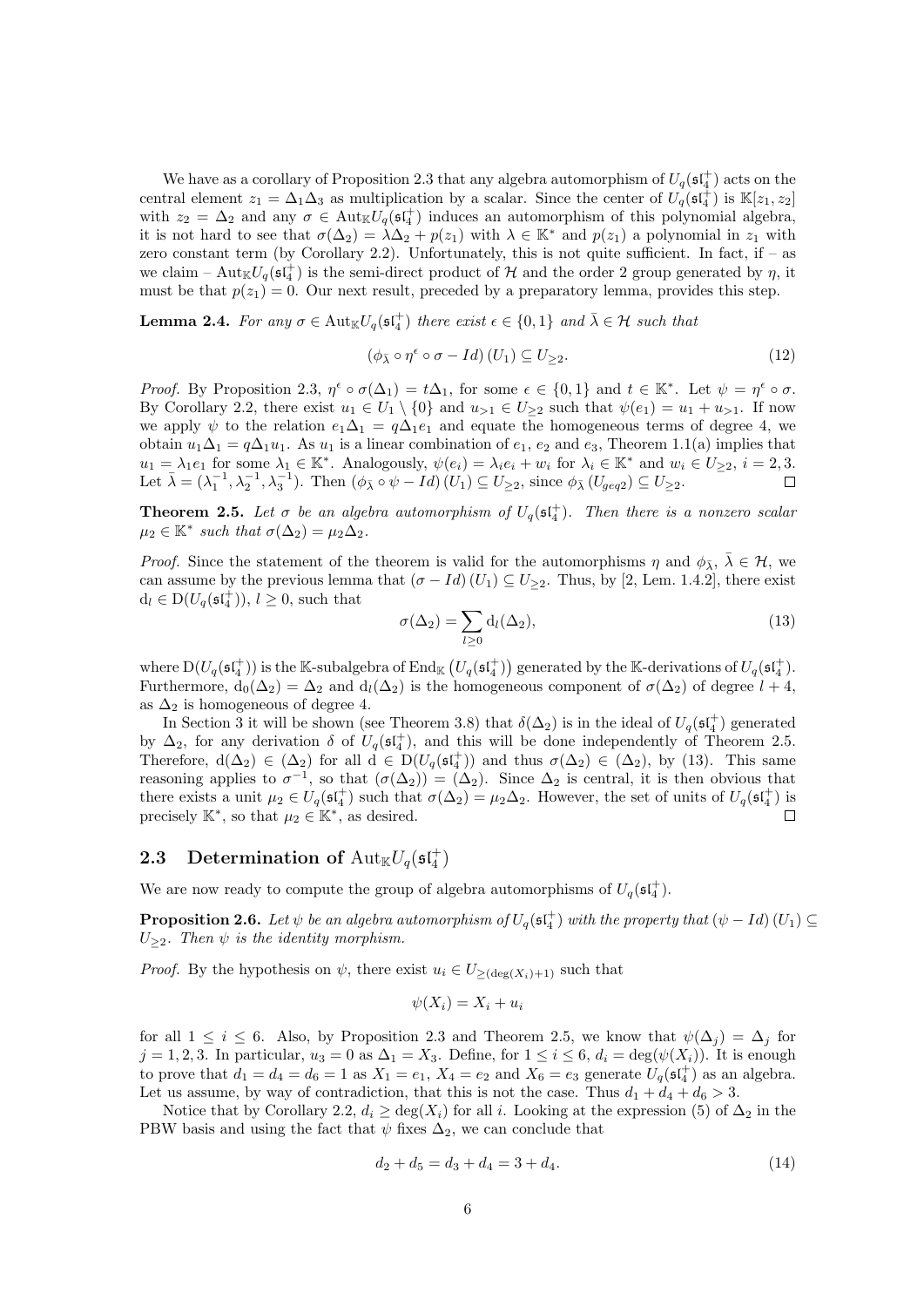Also, since  $X_2$  is a linear combination of  $X_1X_4$  and  $X_4X_1$ , we have  $2 \leq d_2 \leq d_1 + d_4$  and similarly  $2 < d_5 < d_4 + d_6$ . Therefore,

$$
d_1 + d_4 + d_6 \ge \max\{d_2 + d_6, d_1 + d_5\} \quad \text{and} \quad (15)
$$

$$
d_1 + d_4 + d_6 > 3 = d_3. \tag{16}
$$

Since  $\psi$  fixes the degree 3 element  $\Delta_3$ , the inequality in (15) cannot be strict, by (6). Hence either  $d_1 + d_4 + d_6 = d_2 + d_6$  or  $d_1 + d_4 + d_6 = d_1 + d_5$ . These cases are symmetric and we can assume without loss of generality that  $d_1 + d_4 + d_6 = d_2 + d_6$ . Thus, using (14),  $d_1 + d_4 = d_2 = 3 + d_4 - d_5$ and  $d_1 + d_5 = 3$ . Since  $d_1 \geq 1$  and  $d_5 \geq 2$ , it must be  $d_1 = 1$  and  $d_5 = 2$ . In other words,  $u_1 = 0 = u_5$  and  $\psi$  fixes  $X_1$  and  $X_5$ .

Now we apply  $\psi$  to the defining equation (5) of  $\Delta_2$  to obtain

$$
u_2 X_5 = q X_3 u_4; \t\t(17)
$$

similarly, the relation  $X_5 X_4 = q^{-1} X_4 X_5$  yields

$$
X_5 u_4 = q^{-1} u_4 X_5 \tag{18}
$$

after applying  $\psi$ ; finally,  $\psi$  applied to equation (6) gives

$$
\hat{q}(X_1 X_4 u_6 + X_1 u_4 X_6 + X_1 u_4 u_6) = q(X_2 u_6 + u_2 X_6 + u_2 u_6). \tag{19}
$$

By (17),  $u_2 = 0 \iff u_4 = 0$  and if this occurs then  $\hat{q}X_1X_4u_6 = qX_2u_6$ , on account of (19). If  $u_6 \neq 0$  the latter implies  $\hat{q}X_1X_4 = qX_2$ , which is false as the  $X_i$  form a PBW basis. Thus  $u_6 = 0$ and  $d_1+d_4+d_6 = 3$ , contradicting our assumption. Hence  $u_4, u_2 \neq 0$ . Likewise, if  $u_6 = 0$  then (19) implies  $\hat{q}X_1u_4 = qu_2$  and then by (17) followed by (18) we get  $\hat{q}X_1X_5u_4 = qX_3u_4$ , which is again a contradiction as  $u_4 \neq 0$ . Hence  $d_2 = \deg(u_2) \geq 3$ ,  $d_4 = \deg(u_4) \geq 2$  and  $d_6 = \deg(u_6) \geq 2$ .

To obtain the final contradiction, we just have to look at the degrees occurring in (19). Indeed,  $deg(X_1X_4u_6) = 2 + d_6 < 1 + d_4 + d_6 = deg(X_1u_4u_6);$  similarly,  $deg(X_1u_4X_6) < deg(X_1u_4u_6),$  $\deg(X_2u_6) < \deg(u_2u_6)$  and  $\deg(u_2X_6) < \deg(u_2u_6)$ . Therefore we must have  $\deg(X_1u_4u_6)$  $deg(u_2u_6)$  and, using the notation introduced in section 2.1,

$$
\hat{q} X_1 \bar{u}_4 \bar{u}_6 = q \bar{u}_2 \bar{u}_6,\tag{20}
$$

so that  $\hat{q} X_1\bar{u}_4 = q \bar{u}_2$ . Multiplying this equation on the right by  $X_5$ , using relations  $\bar{u}_2X_5 = qX_3\bar{u}_4$ and  $\bar{u}_4X_5 = qX_5\bar{u}_4$ , arising from (17) and (18), respectively, we obtain the equality  $\hat{q}X_1X_5\bar{u}_4 =$  $qX_3\bar{u}_4$ , which leads to the contradiction  $\hat{q}X_1X_5 = qX_3$ . The contradiction was derived from the assumption that  $d_1 + d_4 + d_6 > 3$ . Consequently  $d_1 = d_4 = d_6 = 1$  and  $\psi$  is the identity on  $U_q(\mathfrak{sl}_4^+).$  $\Box$ 

At last, we prove our main result of this section, which gives a positive answer to the conjecture of Andruskiewitsch and Dumas [5] for  $U_q(\mathfrak{sl}_4^+)$ .

**Theorem 2.7.**  $\text{Aut}_{\mathbb{K}}U_q(\mathfrak{sl}_4^+)$  is isomorphic to the semi-direct product of the 3-torus H and the group of order 2 generated by the diagram automorphism  $\eta$  of  $U_q(\mathfrak{sl}_4^+)$ .

Proof. Let  $\sigma \in \text{Aut}_{\mathbb{K}}U_q(\mathfrak{sl}_4^+)$ . By Lemma 2.4 and Proposition 2.6 there exist  $\epsilon \in \{0,1\}$  and  $\bar{\lambda} \in \mathcal{H}$ such that  $\phi_{\bar{\lambda}} \circ \eta^{\epsilon} \circ \sigma$  is the identity on  $U_q(\mathfrak{sl}_4^+)$ . Thus,

$$
\sigma = \eta^{\epsilon} \circ \phi_{\bar{\mu}},\tag{21}
$$

where  $\bar{\mu} = \bar{\lambda}^{-1}$ . Furthermore, the above expression is easily seen to be unique, so the theorem follows from (7).  $\Box$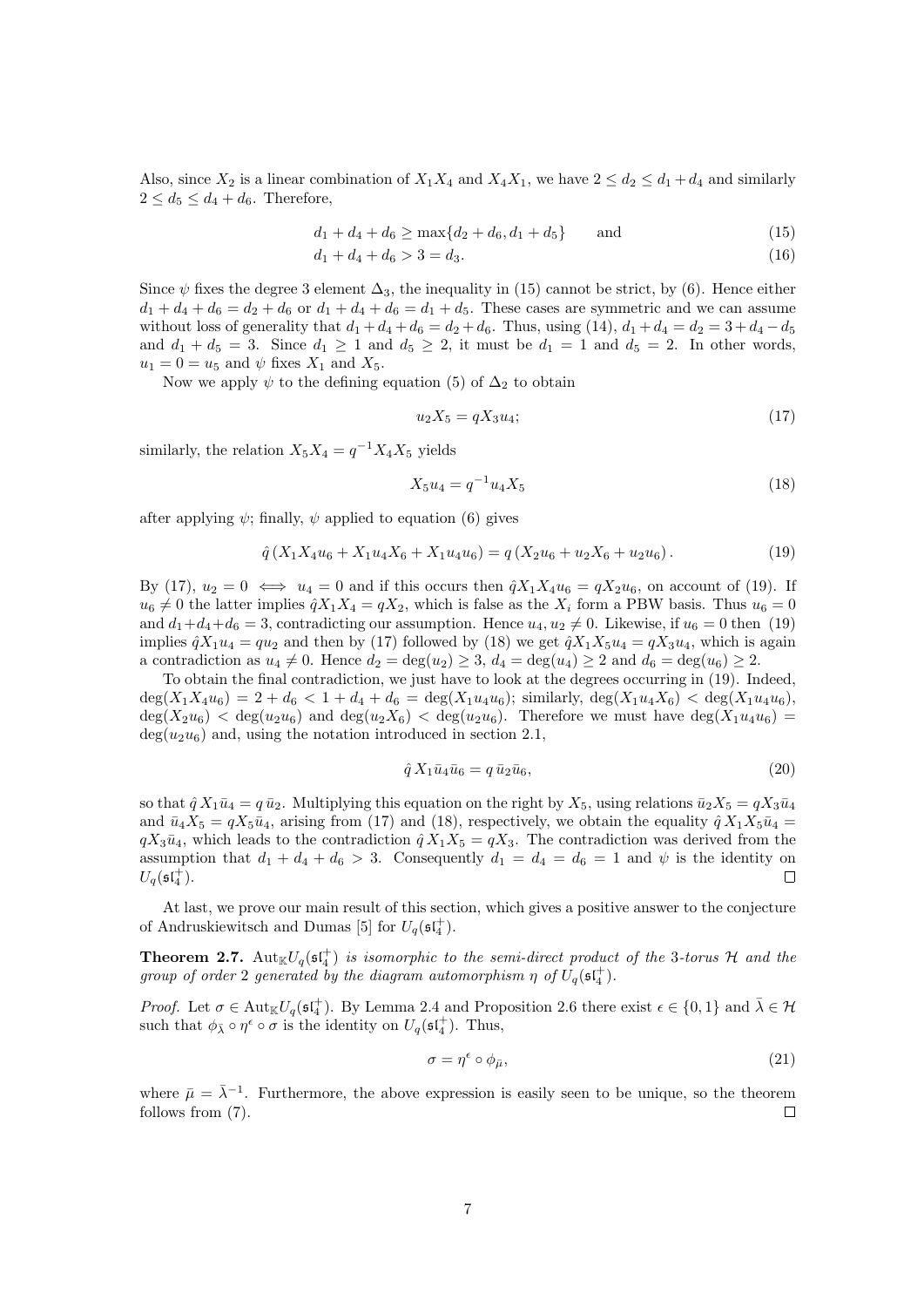# 3 Derivations of  $U_q(\mathfrak{sl}_4^+)$

The aim of this section is to describe the Lie algebra of K-derivations of  $U_q(\mathfrak{st}_4^+)$ . In particular, we show that the Hochschild cohomology group of degree 1 of  $U_q(\mathfrak{sl}_4^+)$  is a free module of rank 3 over the center of  $U_q(\mathfrak{sl}_4^+)$ . Our method consists of using previous results of Osborn and Passman, [20], on the the Hochschild cohomology group of degree 1 of a quantum torus, and then to use the theory of deleting derivations of Cauchon (see [9]) in order to transfer information on the derivations of a certain quantum torus (in which  $U_q(\mathfrak{sl}_4^+)$  embeds) to the derivations of  $U_q(\mathfrak{sl}_4^+)$ itself. This method was first used in [17] in order to describe the derivations of the algebra of quantum matrices and of some related algebras.

## 3.1 The deleting derivations algorithm in  $U_q(\mathfrak{sl}_4^+)$

It follows from Section 1.4 that the theory of deleting derivations (see [9]) can be applied to the iterated Ore extension  $R := U_q(\mathfrak{st}_4^+) = \mathbb{K}[X_1] \dots [X_6; \tau_6, \delta_6]$ . The corresponding deleting derivations algorithm constructs, for each  $r \in \{6, 5, 4, 3, 2\}$ , a family  $(X_i^{(r)})_{i \in \{1, ..., 6\}}$  of elements of  $\text{Frac}(U_q(\mathfrak{sl}_4^+))$ , defined as follows (see [9, Sec. 3.2]):

1.  $X_1^{(6)} = X_1, X_2^{(6)} = X_2 - q\hat{q}^{-1}X_3X_6^{-1}, X_3^{(6)} = X_3, X_4^{(6)} = X_4 - q\hat{q}^{-1}X_5X_6^{-1}, X_5^{(6)} = X_5$  and  $X_6^{(6)} = X_6.$ 

In order to simplify the notations, we set  $Y_i := X_i^{(6)}$  for all  $i \in \{1, \ldots, 6\}$ .

2.  $X_1^{(5)} = Y_1 - q\hat{q}^{-1}Y_3Y_5^{-1}$ ,  $X_2^{(5)} = Y_2 - qY_3Y_4Y_5^{-1}$ ,  $X_3^{(5)} = Y_3$ ,  $X_4^{(5)} = Y_4$ ,  $X_5^{(5)} = Y_5$  and  $X_6^{(5)} = Y_6.$ 

In order to simplify the notations, we set  $Z_i := X_i^{(5)}$  for all  $i \in \{1, \ldots, 6\}$ .

- 3.  $X_1^{(4)} = Z_1 q\hat{q}^{-1}Z_2Z_4^{-1}$ ,  $X_2^{(4)} = Z_2$ ,  $X_3^{(4)} = Z_3$ ,  $X_4^{(4)} = Z_4$ ,  $X_5^{(4)} = Z_5$  and  $X_6^{(4)} = Z_6$ . In order to simplify the notations, we set  $T_i := X_i^{(4)}$  for all  $i \in \{1, \ldots, 6\}$ .
- 4. For all  $r \in \{2,3\}$  and  $i \in \{1,\ldots,6\}$ ,  $X_i^{(r)} = T_i$ .

As in [9], for all  $r \in \{6, 5, 4, 3, 2\}$ , we denote by  $R^{(r)}$  the subalgebra of Frac $(R)$  generated by the elements  $X_i^{(r)}$  for  $i \in \{1,\ldots,6\}$ . Also, we denote by  $\overline{R}$  the subalgebra of Frac $(R)$  generated by the indeterminates obtained at the end of this algorithm, that is,  $\overline{R} = R^{(2)}$  is the subalgebra of Frac $(R)$  generated by the  $T_i$ , for each  $i \in \{1, \ldots, 6\}$ . Finally, by convention, we set  $R^{(7)} := R$ .

Recall from [9, Thé. 3.2.1] that, for all  $r \in \{6, 5, 4, 3, 2\}$ ,  $R^{(r)}$  can be presented as an iterated Ore extension over K, with the generators  $X_i^{(r)}$  adjoined in lexicographic order. Thus the ring  $R^{(r)}$  is a Noetherian domain. Observe in particular that we have (with some abuse of notation):

$$
R^{(6)} = \mathbb{K}[Y_1][Y_2; \tau_2][Y_3; \tau_3][Y_4; \tau_4, \delta_4][Y_5; \tau_5, \delta_5][Y_6; \tau_6],
$$
\n(22)

$$
R^{(5)} = \mathbb{K}[Z_1][Z_2; \tau_2][Z_3; \tau_3][Z_4; \tau_4, \delta_4][Z_5; \tau_5][Z_6; \tau_6],
$$
\n(23)

$$
\overline{R} = R^{(4)} = R^{(3)} = R^{(2)} = \mathbb{K}[T_1][T_2; \tau_2][T_3; \tau_3][T_4; \tau_4][T_5; \tau_5][T_6; \tau_6].
$$
\n(24)

Let  $N \in \mathbb{N}^*$  and let  $\Lambda = (\Lambda_{i,j})$  be a multiplicatively antisymmetric  $N \times N$  matrix over  $\mathbb{K}^*$ ; that is,  $\Lambda_{i,i} = 1$  and  $\Lambda_{j,i} = \Lambda_{i,j}^{-1}$  for all  $i,j \in \{1,\ldots,N\}$ . We denote by  $\mathbb{K}_{\Lambda}[T_1,\ldots,T_N]$  the corresponding quantum affine space; that is, the  $K$ -algebra generated by the N indeterminates  $T_1, \ldots, T_N$  subject to the relations  $T_i T_j = \Lambda_{i,j} T_j T_i$  for all  $i, j \in \{1, \ldots, N\}$ . Next, we denote by  $P(\Lambda)$  the quantum torus associated to the quantum affine space  $\mathbb{K}_{\Lambda}[T_1,\ldots,T_N]$ , which is the localisation of  $\mathbb{K}_{\Lambda}[T_1,\ldots,T_N]$  with respect to the multiplicative system generated by the  $T_i$ . For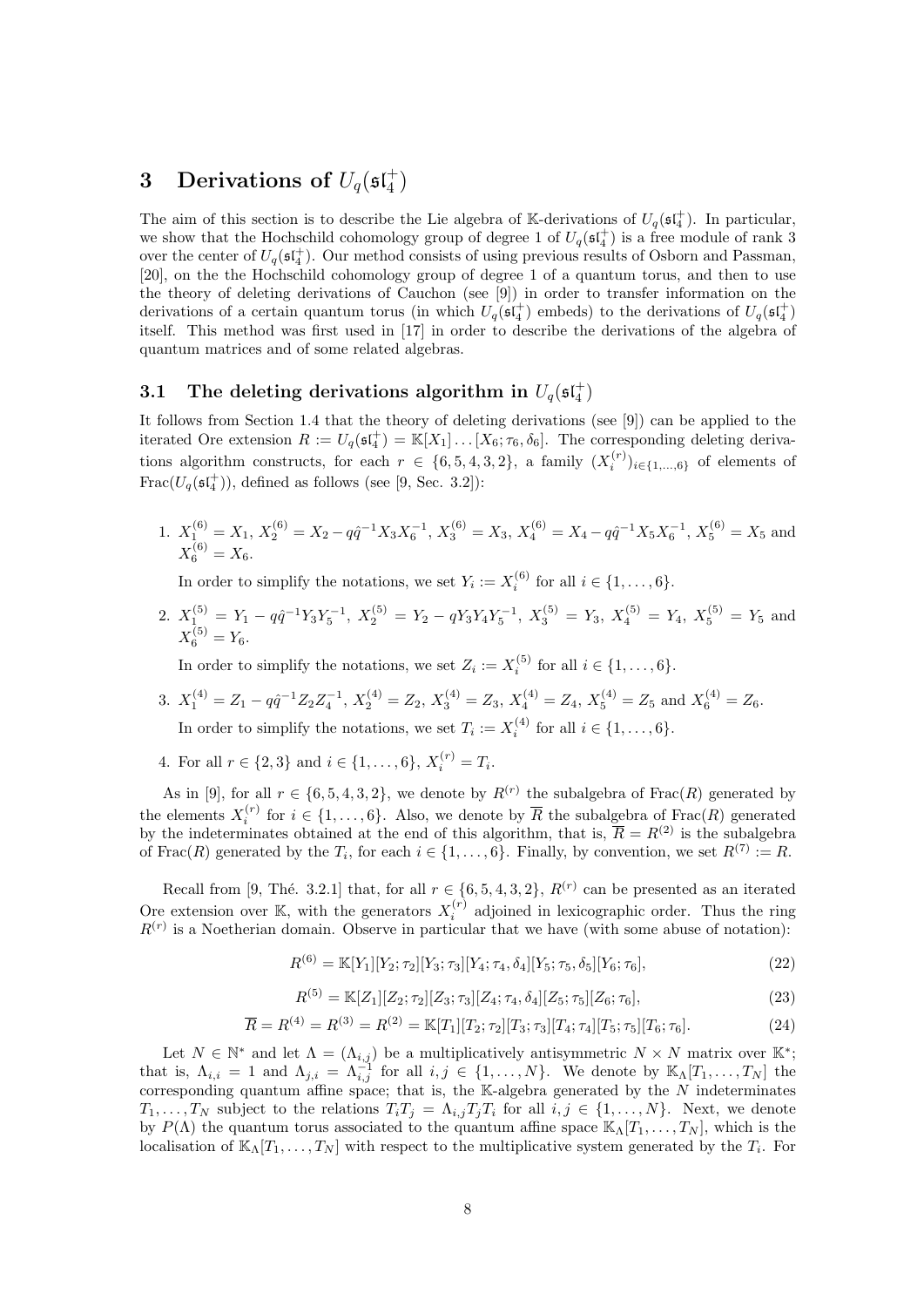$\gamma = (\gamma_1, \ldots, \gamma_N) \in \mathbb{Z}^N$ , set  $T^{\gamma} := T_1^{\gamma_1} \ldots T_N^{\gamma_N}$ . Note that the monomials  $(T^{\gamma})_{\gamma \in \mathbb{Z}^N}$  form a PBW basis of  $P(\Lambda)$ .

It follows from [9, Prop. 3.2.1] that  $\overline{R}$  is a quantum affine space over K in the indeterminates  $T_1, \ldots, T_6$ . We denote by  $P(\Lambda)$  the corresponding quantum torus. In the present case, the matrix that defines the quantum affine space  $\overline{R}$  is the following:

$$
\Lambda = \left(\begin{array}{ccccc} 1 & q & q & q^{-1} & q^{-1} & 1 \\ q^{-1} & 1 & q & q & 1 & q^{-1} \\ q^{-1} & q^{-1} & 1 & 1 & q & q \\ q & q^{-1} & 1 & 1 & q & q^{-1} \\ q & 1 & q^{-1} & q^{-1} & 1 & q \\ 1 & q & q^{-1} & q & q^{-1} & 1 \end{array}\right)
$$

For all  $r \in \{6, 5, 4, 3, 2\}$ , we denote by  $S_r$  the multiplicative system generated by the indeterminates  $T_i$  with  $i \geq r$ . Since  $T_i = X_i^{(r)}$  for all  $i \geq r$ ,  $S_r$  is a multiplicative system of regular elements of  $R^{(r)}$ . Moreover, the  $T_i$  with  $i \geq r$  are normal in  $R^{(r)}$ . Hence  $S_r$  is an Ore set in  $R^{(r)}$ and one can form the localisation:

$$
A_r := R^{(r)} S_r^{-1}.
$$

Clearly, the family  $((X_1^{(r)})^{\gamma_1}(X_2^{(r)})^{\gamma_2}\dots (X_6^{(r)})^{\gamma_6}),$  with  $\gamma_i \in \mathbb{N}$  if  $i < r$  and  $\gamma_i \in \mathbb{Z}$  otherwise, is a PBW basis of  $A_r$ . Further, recall from [9, Thé. 3.2.1] that  $\Sigma_r := \{T_r^k \mid k \in \mathbb{N}\}\$ is an Ore set in both  $R^{(r)}$  and  $R^{(r+1)}$ , and that

$$
R^{(r)}\Sigma_r^{-1} = R^{(r+1)}\Sigma_r^{-1}.
$$

Hence we get the following result.

**Lemma 3.1.** For all  $r \in \{6, 5, 4, 3, 2\}$ , we have  $A_r = A_{r+1} \Sigma_r^{-1}$  with the convention that  $A_7 :=$  $R=U_q(\mathfrak{sl}_4^+).$ 

Now, observe that  $T_1$  is a normal element in  $A_2$ , so that one can form the Ore localisation  $A_1 := A_2 \Sigma_1^{-1}$ , where  $\Sigma_1$  is the multiplicative system generated by  $T_1$ . Naturally,  $A_1$  is the quantum torus associated to the quantum affine space  $\overline{R}$ . Hence we also denote  $A_1$  by  $P(\Lambda)$ , and we deduce from Lemma 3.1 the following tower of algebras:

$$
A_7 = R \quad \subset \quad A_6 = A_7 \Sigma_6^{-1} \subset A_5 = A_6 \Sigma_5^{-1} \subset A_4 = A_5 \Sigma_4^{-1} \tag{25}
$$

$$
\subset A_3 = A_4 \Sigma_3^{-1} \subset A_2 = A_3 \Sigma_2^{-1} \subset A_1 := P(\Lambda). \tag{26}
$$

#### 3.2 Action of the deleting derivations algorithm on the normal elements

Observe that the formulas expressing the  $Y_i$  in terms of the  $X_i$  can be rewritten in order to express the  $X_i$  in terms of the  $Y_i$ . In particular, one can easily check that:

 $X_1 = Y_1, X_2 = Y_2 + q\hat{q}^{-1}Y_3Y_6^{-1}, X_3 = Y_3, X_4 = Y_4 + q\hat{q}^{-1}Y_5Y_6^{-1}, X_5 = Y_5$  and  $X_6 = Y_6$ .

In a similar manner, one can express the  $Y_i$  in terms of the  $Z_i$ , and the  $Z_i$  in terms of the  $T_i$ . More precisely, we have:

 $Y_1 = Z_1 + q\hat{q}^{-1}Z_3Z_5^{-1}$ ,  $Y_2 = Z_2 + qZ_3Z_4Z_5^{-1}$ ,  $Y_3 = Z_3$ ,  $Y_4 = Z_4$ ,  $Y_5 = Z_5$  and  $Y_6 = Z_6$ and  $Z_1 = T_1 + q\hat{q}^{-1}T_2T_4^{-1}, Z_2 = T_2, Z_3 = T_3, Z_4 = T_4, Z_5 = T_5 \text{ and } Z_6 = T_6.$ 

Using these formulas, one can express the three normal elements  $\Delta_1$ ,  $\Delta_2$  and  $\Delta_3$  defined in Section 1.5 in terms of the  $Y_i$ , or in terms of the  $Z_i$ , or in terms of the  $T_i$ . Indeed, straightforward computations lead to the following results.

Lemma 3.2.  $1. \Delta_1 = X_3 = Y_3 = Z_3 = T_3$ .

2. 
$$
\Delta_2 = X_2 X_5 - qX_3 X_4 = Y_2 Y_5 - qY_3 Y_4 = Z_2 Z_5 = T_2 T_5
$$
.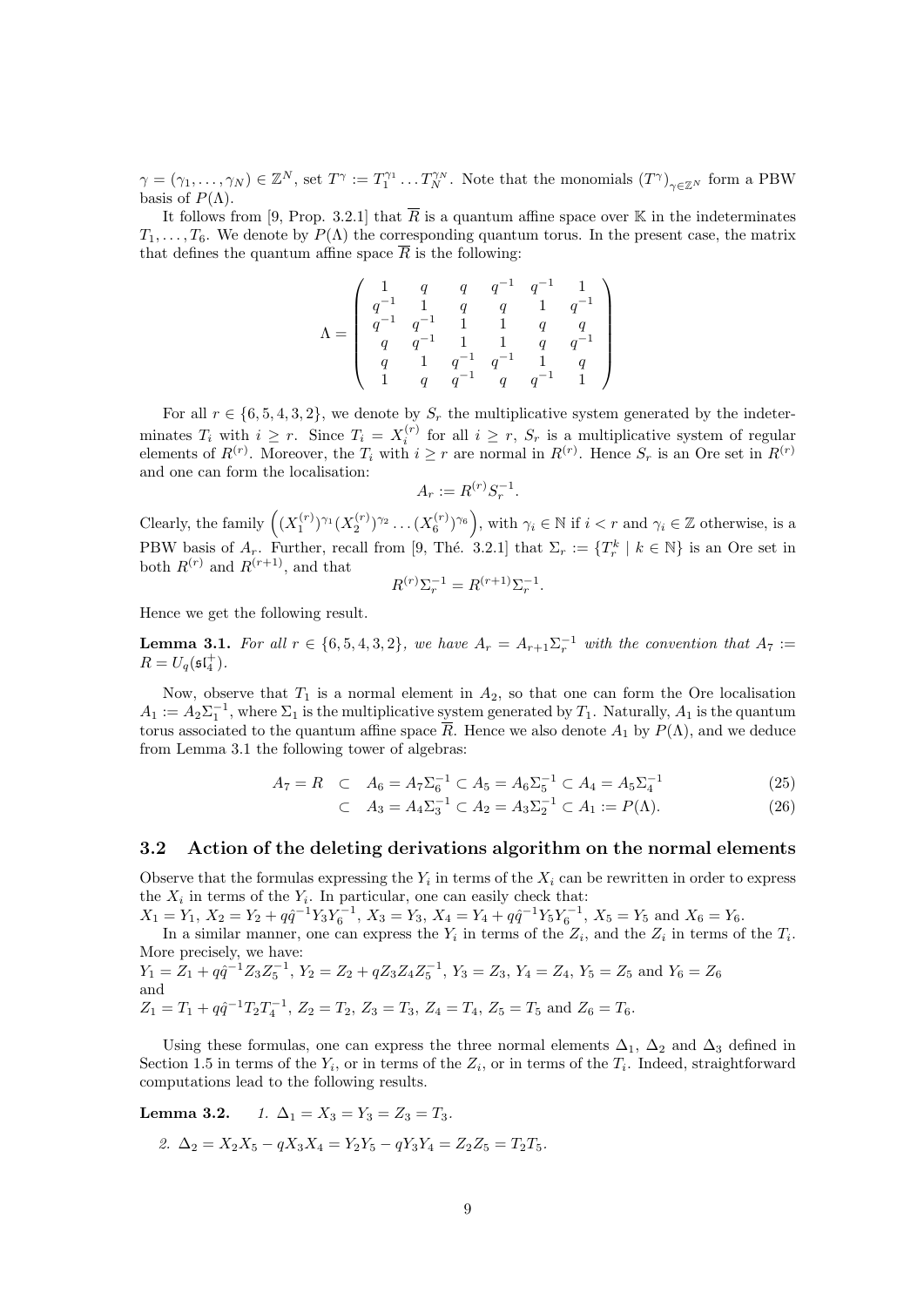$$
\begin{aligned} \Delta_3 &= \hat{q}^2 X_1 X_4 X_6 - q \hat{q} X_2 X_6 - q \hat{q} X_1 X_5 + q^2 X_3 \\ &= \hat{q}^2 Y_1 Y_4 Y_6 - q \hat{q} Y_2 Y_6 \\ &= \hat{q}^2 Z_1 Z_4 Z_6 - q \hat{q} Z_2 Z_6 \\ &= \hat{q}^2 T_1 T_4 T_6 \end{aligned}
$$

#### 3.3 Centers of the algebras  $A_i$

First, recall that the center of  $U_q(\mathfrak{sl}_4^+) = A_7$  has been computed by Alev and Dumas [3] and by Caldero [7, 8], who have shown that this is the polynomial algebra  $\mathbb{K}[z_1, z_2]$ , where  $z_1 = \Delta_1\Delta_3$ and  $z_2 = \Delta_2$ .

On the other hand, the center of the quantum torus  $A_1 = P(\Lambda)$  is easy to compute. Indeed, it is well known (see for instance [13]) that it is a Laurent polynomial ring over K, and that it is generated by the monomials  $T_1^{\gamma_1} T_2^{\gamma_2} \dots T_6^{\gamma_6}$ , with  $\gamma_i \in \mathbb{Z}$ , that are central. Easy computations show that such a monomial is central if and only if  $\gamma_1 = \gamma_4 = \gamma_6 = \gamma_3$  and  $\gamma_2 = \gamma_5$ . Hence, we deduce from Lemma 3.2 that the center of  $P(\Lambda)$  is the Laurent polynomial ring over K generated by  $z_1$  and  $z_2$ , that is:

$$
Z(P(\Lambda)) = Z(A_1) = \mathbb{K}[z_1^{\pm 1}, z_2^{\pm 1}].
$$

It will be convenient to denote by  $\mathcal F$  the set of all  $\gamma \in \mathbb Z^6$  such that  $T^\gamma \in Z(P(\Lambda))$ , that is:

$$
\mathcal{F} = \{ \gamma \in \mathbb{Z}^6 \mid \gamma_1 = \gamma_4 = \gamma_6 = \gamma_3 \text{ and } \gamma_2 = \gamma_5 \}. \tag{27}
$$

In the sequel we will also need to know the center of  $A_4$ . Recall that  $A_4$  is the localisation of the quantum affine space  $R^{(4)} = \overline{R}$  at the multiplicative system generated by  $T_4$ ,  $T_5$  and  $T_6$ . In particular, the monomials  $(T_1^{\gamma_1} T_2^{\gamma_2} \dots T_6^{\gamma_6})$ , with  $\gamma_i \in \mathbb{N}$  if  $i \leq 3$  and  $\gamma_i \in \mathbb{Z}$  otherwise, form a linear basis of  $A_4$ . The argument used above to compute the center of  $P(\Lambda)$  also works for  $A_4$ , with the additional restrictions that  $\gamma_i \geq 0$  for  $i \leq 3$ . So we have the following result.

**Lemma 3.3.** 1. 
$$
Z(A_4) = Z(A_7) = \mathbb{K}[z_1, z_2]
$$
.  
2.  $Z(A_1) = \mathbb{K}[z_1^{\pm 1}, z_2^{\pm 1}].$ 

## **3.4** Derivations of  $U_q(\mathfrak{sl}_4^+)$

Our aim in this section is to investigate the Lie algebra of K-derivations of  $U_q(\mathfrak{sl}_4^+)$ , which we denote by  $\mathrm{Der}(U_q(\mathfrak{sl}_4^+))$ .

Let D be a derivation of  $U_q(\mathfrak{st}_4^+) = A_7$ . It follows from Lemma 3.1 that D extends (uniquely) to a derivation of each of the algebras in the tower

$$
A_7 \subseteq A_6 \subseteq \cdots \subseteq A_2 \subseteq A_1 = P(\Lambda).
$$

In particular, D extends to a derivation of the quantum torus  $P(\Lambda)$ . So it follows from [20, Cor. 2.3] that D can be written as

$$
D = \mathrm{ad}_x + \theta,
$$

where  $x \in P(\Lambda)$  and, in the terminology of [20],  $\theta$  is a central derivation of  $P(\Lambda)$ , that is,  $\theta(T_i)$  =  $\mu_i T_i$  with  $\mu_i \in Z(P(\Lambda)) = \mathbb{K}[z_1^{\pm 1}, z_2^{\pm 1}].$ 

Since the monomials  $(T^{\gamma})_{\gamma \in \mathbb{Z}^6}$  form a PBW basis of  $P(\Lambda)$ , one can write:

$$
x=\sum_{\gamma\in\mathcal{E}}c_{\gamma}T^{\gamma},
$$

where  $\mathcal E$  is a finite subset of  $\mathbb Z^6$  and  $c_\gamma \in \mathbb K$ . Moreover, since  $ad_x = ad_{x+z}$  for all  $z \in Z(P(\Lambda))$ , it can be assumed that no monomial  $T^{\gamma}$ , with  $\gamma \in \mathcal{E}$ , belongs to  $Z(P(\Lambda))$ , i.e., one can assume

3.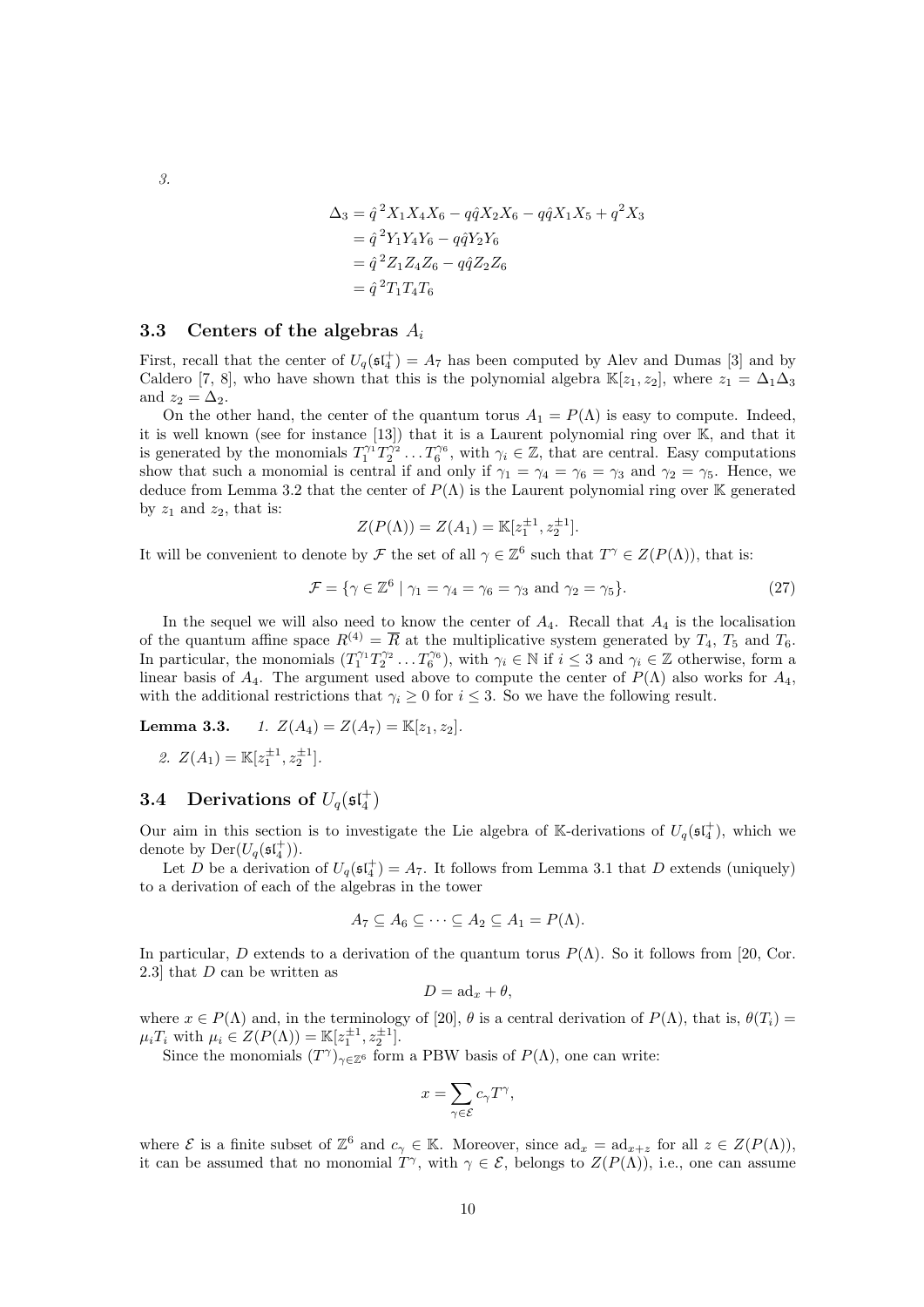that  $\mathcal{E} \cap \mathcal{F} = \emptyset$ . Furthermore, by Lemmas 3.2 and 3.3 we can write, for each  $i \in \{1, \ldots, 6\}$ ,  $\mu_i$  as follows:

$$
\mu_i = \sum_{\gamma \in \mathcal{F}} \mu_{i,\gamma} T^{\gamma},
$$

where  $\mu_{i,\gamma} \in \mathbb{K}$ .

**Lemma 3.4.** For all  $i \in \{1, 2, 3, 4\}$ , we have  $x \in A_i$ .

*Proof.* We prove this lemma by induction on i. The case  $i = 1$  is trivial. Hence we assume that  $x \in A_{i-1}$  for some  $2 \leq i \leq 4$ .

It follows that

$$
x=\sum_{\gamma\in\mathcal{E}}c_{\gamma}T^{\gamma},
$$

where  $\mathcal E$  is a finite subset of  $\{\gamma \in \mathbb Z^6 \mid \gamma_1 \geq 0, \ldots, \gamma_{i-2} \geq 0\}$  with  $\mathcal E \cap \mathcal F = \emptyset$ . We need to prove that  $\gamma_{i-1} \geq 0$ .

Let  $j \in \{1, ..., 6\}$  with  $j \neq i - 1$ . As we have previously observed, D extends uniquely to a derivation of  $A_i$ . Hence, since  $T_j \in A_i$ , we must have  $D(T_j) \in A_i$ , that is:

$$
xT_j - T_jx + \mu_j T_j \in A_i. \tag{28}
$$

We set

$$
x_+ := \sum_{\gamma \in \mathcal{E}, \gamma_{i-1} \geq 0} c_{\gamma} T^{\gamma},
$$

and

$$
x_{-} := \sum_{\gamma \in \mathcal{E}, \gamma_{i-1} < 0} c_{\gamma} T^{\gamma}.\tag{29}
$$

We shall prove that  $x_-=0$ .

First, we deduce from (28) that

$$
u := x_-T_j - T_jx_- + \mu_jT_j \in A_i.
$$

Next, using the commutation relations between the  $T_k$ , we get

$$
u = \sum_{\gamma \in \mathcal{E}, \gamma_{i-1} < 0} c'_{j, \gamma} c_{\gamma} T^{\gamma + \varepsilon_j} + \sum_{\gamma \in \mathcal{F}} \mu'_{j, \gamma} T^{\gamma + \varepsilon_j} \tag{30}
$$

where  $\varepsilon_j$  denotes the j-th element of the canonical basis of  $\mathbb{Z}^6$ ,  $\mu'_{j,\gamma} = q^{\bullet} \mu_{j,\gamma}$  for some integer  $\bullet$ , and  $c'_{j,\gamma} \in \mathbb{K}$  is defined by

$$
x_{-}T_{j}-T_{j}x_{-}=\sum_{\gamma\in\mathcal{E},\gamma_{i-1}<0}c'_{j,\gamma}c_{\gamma}T^{\gamma+\varepsilon_{j}}.
$$

Observe that since we assume that  $\mathcal{E} \cap \mathcal{F} = \emptyset$ , we have:

for all 
$$
\gamma \in \mathcal{E}
$$
 and all  $\gamma' \in \mathcal{F}$ ,  $\gamma + \varepsilon_j \neq \gamma' + \varepsilon_j$ .

Hence, (30) gives the expression of u in the PBW basis of  $P(\Lambda)$ .

On the other hand, since  $u$  belongs to  $A_i$ , we get that:

$$
u = \sum_{\gamma \in \mathcal{E}'} x_{\gamma} T^{\gamma},
$$

where  $\mathcal{E}'$  is a finite subset of  $\{\gamma \in \mathbb{Z}^6 \mid \gamma_1 \geq 0, \ldots, \gamma_{i-1} \geq 0\}$ . Comparing the two expressions of u in the PBW basis of  $P(\Lambda)$  leads to  $c'_{j,\gamma}c_{\gamma}=0$  for all  $\gamma \in \mathcal{E}$  such that  $\gamma_{i-1} < 0$ , as  $j \neq i-1$ . Hence, we have

$$
x_{-}T_{j}-T_{j}x_{-}=\sum_{\gamma\in\mathcal{E},\gamma_{i-1}<0}c'_{j,\gamma}c_{\gamma}T^{\gamma+\varepsilon_{j}}=0,
$$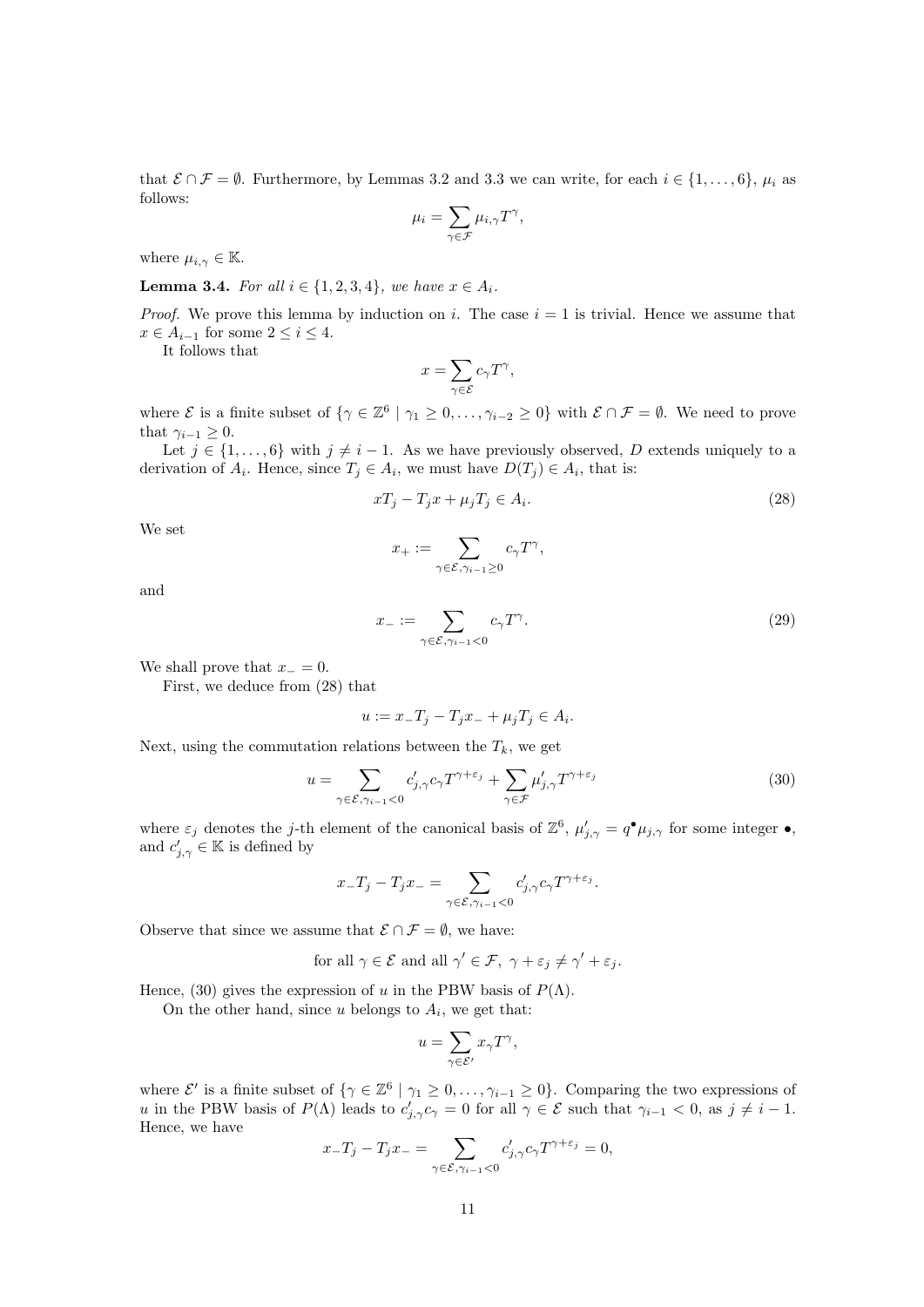for all  $j \neq i - 1$ . In other words,  $x_-\$ commutes with those  $T_i$  such that  $j \neq i - 1$ .

Now, recall from Lemma 3.2 that  $z_1 = \Delta_1 \Delta_3 = \hat{q}^2 T_1 T_4 T_6 T_3$  and  $z_2 = \Delta_2 = T_2 T_5$  are central in P( $\Lambda$ ), so that x<sub>−</sub> commutes with those  $T_i$  such that  $j \neq i - 1$ , and with  $T_1T_4T_6T_3$  and  $T_2T_5$ . Naturally this implies that  $x_-\$  also commutes with  $T_{i-1}$ , so that  $x_-\in Z(P(\Lambda))$ . Thus one can write  $x_$  as follows:

$$
x_{-} = \sum_{\gamma \in \mathcal{F}} d_{\gamma} T^{\gamma}.
$$
\n(31)

As  $\mathcal{E} \cap \mathcal{F} = \emptyset$ , it follows from (29) and (31) that  $x = 0$ , so that  $x = x_+ \in A_i$ , as desired.  $\Box$ 

In particular, it follows from Lemma 3.4 that  $x \in A_4$ . Since the derivation D of  $U_q(\mathfrak{st}_4^+)$ extends to a derivation of  $A_4$ , we must have  $D(T_i) \in A_4$  for all  $i \in \{1, \ldots, 6\}$ . Hence

$$
D(T_i) = xT_i - T_ix + \mu_i T_i \in A_4.
$$

Since  $x \in A_4$ , this implies that  $\mu_i T_i \in A_4$  for all  $i \in \{1, \ldots, 6\}$ . On the other hand, recall that  $\mu_i$ is central in  $P(\Lambda)$  and can be written as:

$$
\mu_i = \sum_{\gamma \in \mathcal{F}} \mu_{i,\gamma} T^{\gamma},
$$

where  $\mathcal F$  is given by (27). Hence we get

$$
\mu_i T_i = \sum_{\gamma \in \mathcal{F}} \mu'_{i,\gamma} T^{\gamma + \varepsilon_i}
$$
  
= 
$$
\sum_{\gamma = (\gamma_1, \gamma_2) \in \mathbb{Z}^2} \mu'_{i,\gamma} T_1^{\gamma_1 + \delta_{1i}} T_2^{\gamma_2 + \delta_{2i}} T_3^{\gamma_1 + \delta_{3i}} T_4^{\gamma_1 + \delta_{4i}} T_5^{\gamma_2 + \delta_{5i}} T_6^{\gamma_1 + \delta_{6i}} \in A_4,
$$

where  $\mu'_{i,\gamma} = q^{\bullet} \mu_{i,\gamma}$  for some integer  $\bullet$ .

Assume now that  $i \neq 2$ . Then, since the monomials  $T^{\gamma}$ , with  $\gamma \in \mathbb{N}^3 \times \mathbb{Z}^3$ , form a PBW basis of  $A_4$ , we get that  $\mu'_{i,\gamma} = 0$  if either  $\gamma_1 < 0$  or  $\gamma_2 < 0$ . Hence  $\mu_i$  can be written as follows:

$$
\mu_i = \sum_{\gamma = (\gamma_1, \gamma_2) \in \mathbb{N}^2} c_{i, \gamma} T_1^{\gamma_1} T_2^{\gamma_2} T_3^{\gamma_1} T_4^{\gamma_1} T_5^{\gamma_2} T_6^{\gamma_1}.
$$

In other words,  $\mu_i \in \mathbb{K}[z_1, z_2] \subseteq U_q(\mathfrak{sl}_4^+)$  since  $z_1 = \Delta_1 \Delta_3 = \hat{q}^2 T_1 T_4 T_6 T_3$  and  $z_2 = \Delta_2 = T_2 T_5$  by Lemma 3.2.

Finally, assume that  $i = 2$ . One cannot yet prove that  $\mu_2 \in U_q(\mathfrak{sl}_4^+) = A_7$ . However, one can prove the following weaker result:  $\mu_2 z_2 \in \mathbb{K}[z_1, z_2] \subseteq U_q(\mathfrak{sl}_4^+)$ . Indeed, we already know that  $\mu_2T_2 \in A_4$ . Hence, it follows from Lemma 3.2 that  $\mu_2z_2 = \mu_2T_2T_5 \in A_4$ . Further,  $\mu_2z_2$  is central in  $P(\Lambda) \supset A_4$ , so that  $\mu_2 z_2 \in Z(A_4) = \mathbb{K}[z_1, z_2]$ , as desired.

To sum up, we have just proved the following result.

Corollary 3.5. 1. 
$$
\mu_2 z_2 \in Z(A_4) = \mathbb{K}[z_1, z_2] \subseteq U_q(\mathfrak{sl}_4^+).
$$

2. For all  $i \neq 2$ ,  $\mu_i \in \mathbb{K}[z_1, z_2] \subseteq U_q(\mathfrak{sl}_4^+)$ .

We now have to deal with localisation at elements which are not normal. We do this in three steps.

First, recall from Lemma 3.1 that  $A_4 = A_5 \Sigma_4^{-1}$ , where  $\Sigma_4$  is the multiplicative system generated by  $T_4 = Z_4$ . Recall also that the monomials  $Z_1^{\gamma_1} \dots Z_6^{\gamma_6}$ , with  $\gamma = (\gamma_1, \dots, \gamma_6) \in \mathbb{N}^4 \times \mathbb{Z}^2$ , form a PBW basis of  $A_5$ . Of course, this implies that the monomials  $Z_1^{\gamma_1} \dots Z_6^{\gamma_6}$ , with  $\gamma \in \mathbb{N}^3 \times \mathbb{Z}^3$ , form a PBW basis of A4. In order to simplify the notation we set, as usual,

$$
Z^{\gamma} := Z_1^{\gamma_1} Z_2^{\gamma_2} \dots Z_6^{\gamma_6}
$$

for all  $\gamma \in \mathbb{N}^3 \times \mathbb{Z}^3$ .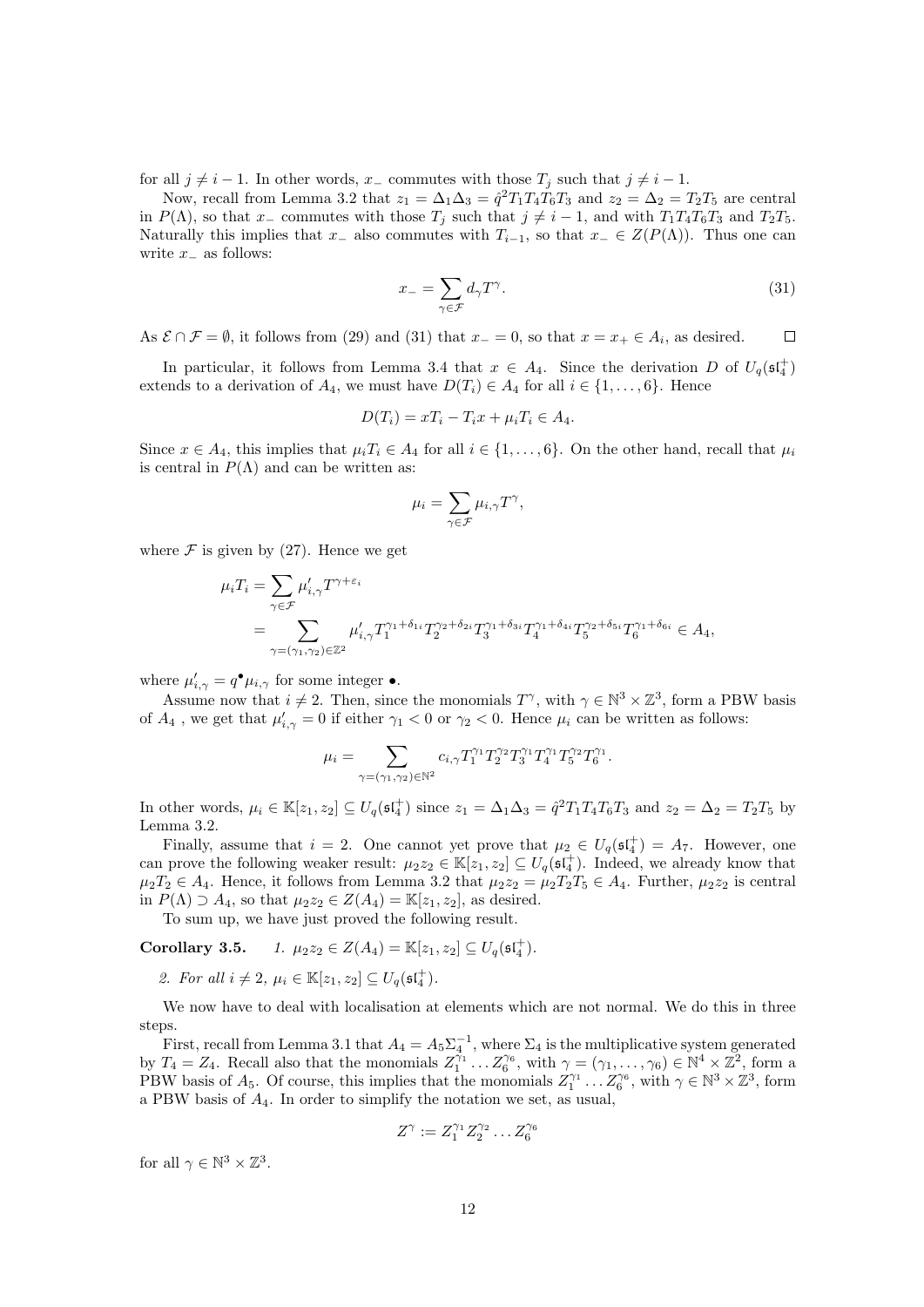### Corollary 3.6.  $\mu_2 Z_2 \in A_5$ .

*Proof.* We know that  $\mu_2 z_2 \in Z(A_4) = Z(A_5)$ , so that  $\mu_2 z_2 \in A_5$ . Now the result follows from the facts that  $z_2 = Z_2Z_5$  (Lemma 3.2) and that  $Z_5$  is invertible in  $A_5$ .  $\Box$ 

We are now able to prove that  $x \in A_5$ .

Lemma 3.7.  $1. x \in A_5$ .

- 2.  $\mu_2 = \mu_1 + \mu_4 \in Z_q(\mathfrak{sl}_4^+)$ , where  $Z_q(\mathfrak{sl}_4^+)$  still denotes the center of  $U_q(\mathfrak{sl}_4^+)$ .
- 3.  $D(Z_i) = ad_x(Z_i) + \mu_i Z_i$  for all  $i \in \{1, ..., 6\}.$

Proof. We proceed in three steps.

• Step 1: We prove that  $x \in A_5$ .

It follows from Lemma 3.4 that x belongs to  $A_4$ , so that x can be written as follows:

$$
x=\sum_{\gamma\in\mathcal{E}}c_{\gamma}Z^{\gamma},
$$

where  $\mathcal{E} \subseteq \mathbb{N}^3 \times \mathbb{Z}^3$ . We set

$$
x_+:=\sum_{\gamma\in\mathcal{E}, \gamma_4\geq 0}c_\gamma Z^\gamma,
$$

and

$$
x_-:=\sum_{\gamma\in\mathcal{E}, \gamma_4<0}c_\gamma Z^\gamma.
$$

Assume that  $x_-\neq 0$ .

We denote by B the subalgebra of  $A_4$  generated by the  $Z_j$  with  $j \neq 4$ ,  $Z_5^{-1}$  and  $Z_6^{-1}$ . Since  $Z_4$ q-commutes with  $Z_5$  and  $Z_6$  in  $A_4$ , it is easy to check that  $A_4$  is a free left B-module with basis  $(Z_4^a)_{a \in \mathbb{Z}}$ , so that one can write:

$$
x_{-} = \sum_{a=a_0}^{-1} b_a Z_4^a
$$

with  $a_0 < 0$ ,  $b_a \in B$  and  $b_{a_0} \neq 0$ . (Observe that this makes sense since we are assuming that  $x_-\neq 0.$ 

As D extends to a derivation of  $A_5$ , we have  $D(Z_1) \in A_5$ . Recalling from Section 3.2 that  $Z_1 = T_1 + q\hat{q}^{-1}T_2T_4^{-1}$ , this leads to:

$$
x_-Z_1 - Z_1x_- + \mu_1 Z_1 + q\hat{q}^{-1}(\mu_2 - \mu_1 - \mu_4)Z_2Z_4^{-1} \in A_5.
$$

Since  $\mu_1 \in U_q(\mathfrak{sl}_4^+) \subset A_5$  by Corollary 3.5 and  $Z_1 \in A_5$ , we get

$$
x_-Z_1 - Z_1x_- + q\hat{q}^{-1}(\mu_2 - \mu_1 - \mu_4)Z_2Z_4^{-1} \in A_5.
$$
\n(32)

Then, multiplying this expression by  $Z_4$  (on the right) yields

$$
(x_-Z_1 - Z_1x_-)Z_4 + q\hat{q}^{-1}(\mu_2 - \mu_1 - \mu_4)Z_2 \in A_5.
$$

Since  $\mu_1$  and  $\mu_4$  belong to  $U_q(\mathfrak{sl}_4^+) \subset A_5$  and  $\mu_2 Z_2 \in A_5$  by Corollary 3.6, this leads to

$$
u := (x_- Z_1 - Z_1 x_-) Z_4 \in A_5,
$$

that is:

$$
u = \sum_{a=a_0}^{-1} b_a Z_4^a Z_1 Z_4 - \sum_{a=a_0}^{-1} Z_1 b_a Z_4^{a+1} \in A_5.
$$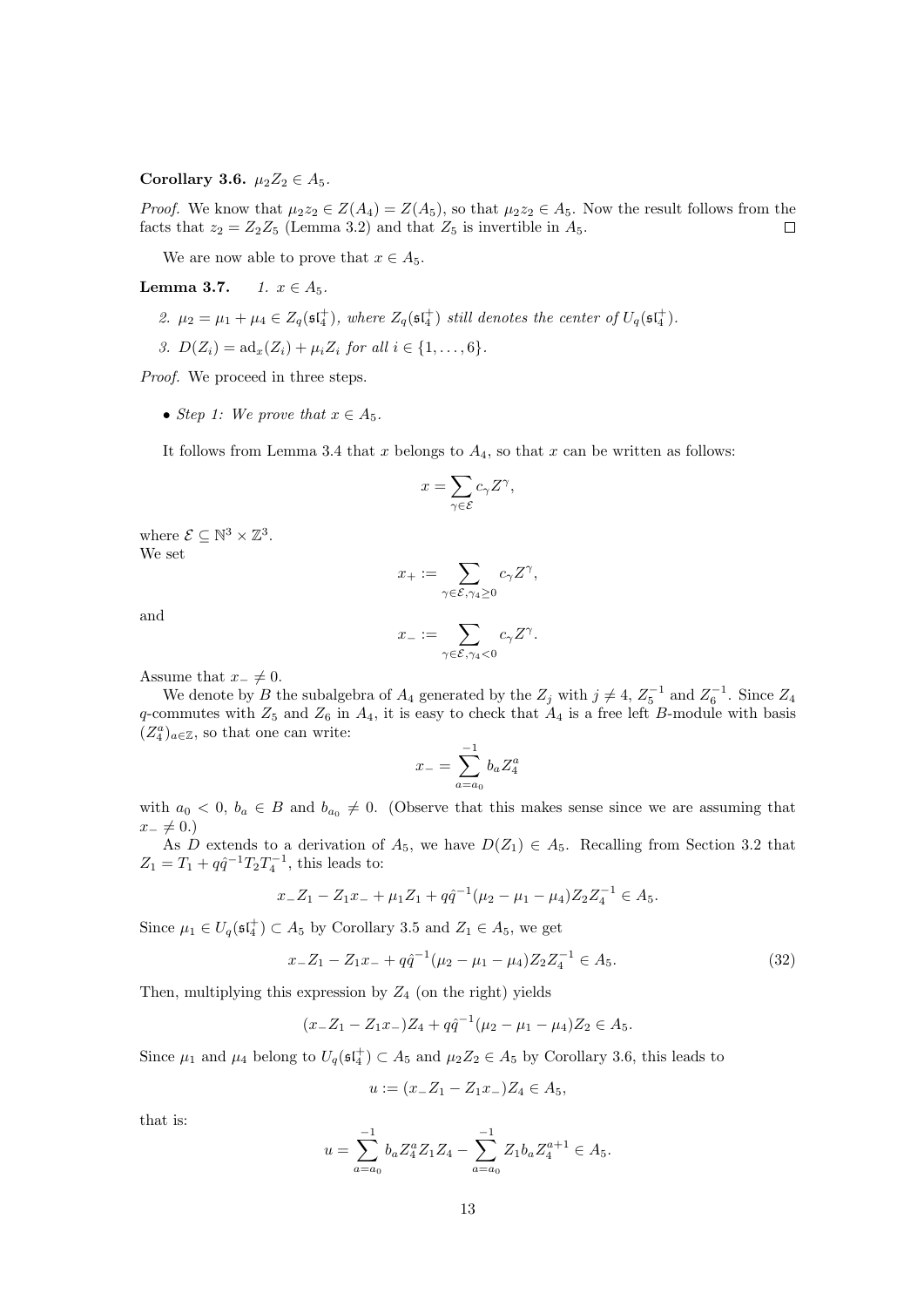Now, an easy induction shows that

$$
Z_4^{-k}Z_1=q^{-k}Z_1Z_4^{-k}+q[k]Z_2Z_4^{-k-1}\\
$$

for every positive integer  $k$ . Hence we have

$$
u = \sum_{a=a_0}^{-1} (q^a b_a Z_1 - Z_1 b_a) Z_4^{a+1} + \sum_{a=a_0}^{-1} q[-a] b_a Z_2 Z_4^a \in A_5.
$$

Since  $A_5$  is a free left B-module with basis  $(Z_4^a)_{a \in \mathbb{N}}$  and  $u \in A_5$ , one can write

$$
u = \sum_{a=0}^{k} u_a Z_4^a
$$

with  $k \in \mathbb{N}$  and  $u_a \in B$ . Comparison of these two expressions of u in the basis of  $A_4$  (viewed as a left B-module) shows that we must have  $b_{a_0} = 0$ , a contradiction. Hence,  $x_-\,=\,0$  and  $x = x_+ \in A_5$ , as desired.

• Step 2: We prove that  $\mu_2 = \mu_1 + \mu_4$ .

Since  $x_-=0$ , we deduce from (32) that

$$
(\mu_2 - \mu_1 - \mu_4) Z_2 Z_4^{-1} \in A_5,
$$

that is

$$
(\mu_2 - \mu_1 - \mu_4)Z_2 \in A_5Z_4.
$$

Mutliplying this by  $Z_5$  on the right leads to

$$
(\mu_2 - \mu_1 - \mu_4)z_2 \in A_5 Z_4,
$$

since  $z_2 = Z_2 Z_5$  by Lemma 3.2 and  $Z_4 Z_5 = q^{-1} Z_5 Z_4$ . We set  $z := (\mu_2 - \mu_1 - \mu_4) z_2$  and  $J := A_5 Z_4$ , so that  $z \in J$ .

It follows from Corollary 3.5 that  $\mu_1, \mu_4 \in \mathbb{K}[z_1, z_2]$  and  $\mu_2 z_2 \in \mathbb{K}[z_1, z_2]$ . Hence  $z \in \mathbb{K}[z_1, z_2]$ . We need to prove that  $z = 0$ . Let us write

$$
z = \sum_{i,j \in \mathbb{N}} a_{i,j} z_1^i z_2^j,
$$

with  $a_{i,j} \in \mathbb{K}$  equal to zero except for a finite number of them. Since  $z_2 = Z_2Z_5$  and  $z_1 =$  $q^{-1}\hat{q}^2Z_3Z_1Z_6Z_4 - q\hat{q}Z_3Z_2Z_6$  (see Lemma 3.2), we get that  $z_1 + q\hat{q}Z_3Z_2Z_6 \in J$ . Then, using the fact that  $z_1$  and  $z_2$  are central, we obtain that

$$
z - \sum_{i,j \in \mathbb{N}} q^{\bullet} (-q\hat{q})^i a_{i,j} Z_2^{i+j} Z_3^i Z_5^j Z_6^i \in J,
$$

where • denotes, as usual, an integer. Since we have already proved that  $z \in J$ , this forces

$$
\sum_{i,j \in \mathbb{N}} q^{\bullet} (-q\hat{q})^i a_{i,j} Z_2^{i+j} Z_3^i Z_5^j Z_6^i \in J. \tag{33}
$$

However, since  $Z_4$  q-commutes with  $Z_5$  and  $Z_6$ , every element of J can be written as

$$
\sum_{\substack{\gamma \in \mathbb{N}^4 \times \mathbb{Z}^2 \\ \gamma_4 > 0}} c_{\gamma} Z_1^{\gamma_1} \dots Z_6^{\gamma_6} \tag{34}
$$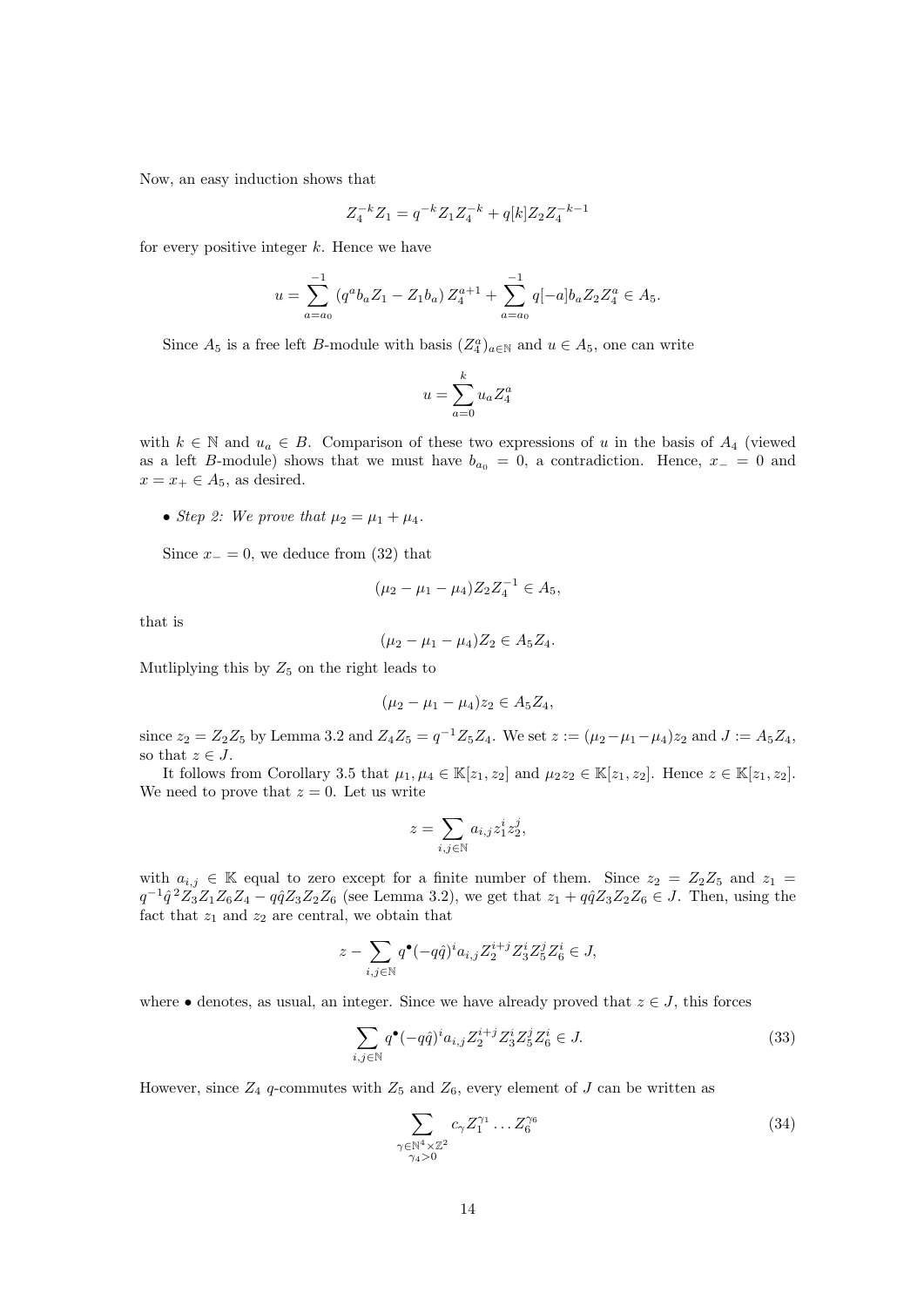in the PBW basis of  $A_5$ . Identifying the two expressions (33) and (34) leads to  $a_{i,j} = 0$  for all  $i, j$ , so that  $z = 0$ . Thus we have proved that  $(\mu_2 - \mu_1 - \mu_4)z_2 = 0$ . Since  $z_2 \neq 0$ , we get  $\mu_2 = \mu_1 + \mu_4$ , as desired. Observe that, since  $\mu_1$  and  $\mu_4$  belong to  $Z_q(\mathfrak{st}_4^+)$  by Corollary 3.5, this implies that  $\mu_2$ also belongs to  $Z_q(\mathfrak{sl}_4^+)$ .

• Step 3: We prove that  $D(Z_i) = ad_x(Z_i) + \mu_i Z_i$  for all  $i \in \{1, \ldots, 6\}$ .

If  $i > 1$ , this is trivial since  $Z_i = T_i$  and we already know that  $D(T_i) = ad_x(T_i) + \mu_i T_i$ . Next, recall that  $Z_1 = T_1 + q\hat{q}^{-1}T_2T_4^{-1}$ . Hence, we have

 $D(Z_1) = ad_x(Z_1) + \mu_1 T_1 + q\hat{q}^{-1}(\mu_2 - \mu_4)T_2T_4^{-1}.$ 

Since  $\mu_2 = \mu_1 + \mu_4$ , this implies that

$$
D(Z_1) = ad_x(Z_1) + \mu_1 T_1 + q\hat{q}^{-1} \mu_1 T_2 T_4^{-1} = ad_x(Z_1) + \mu_1 Z_1,
$$

as desired.

We are now able to prove that  $D(z_2)$  belongs to the ideal of  $U_q(\mathfrak{st}_4^+)$  generated by  $z_2 = \Delta_2$ . This result is crucial in order to compute the automorphism group of  $U_q(\mathfrak{sl}_4^+)$  (see Theorem 2.5).

 $\Box$ 

**Theorem 3.8.** Let  $D \in \text{Der}(U_q(\mathfrak{st}_4^+))$ . Then there exists  $z \in Z_q(\mathfrak{st}_4^+)$  such that  $D(z_2) = zz_2$ .

*Proof.* Let  $D \in \text{Der}(U_q(\mathfrak{sl}_4^+))$ . Since  $z_2 = \Delta_2 = Z_2 Z_5 \in A_5$  by Lemma 3.2, we deduce from Lemma 3.7 that  $D(z_2) = ad_x(z_2) + (\mu_2 + \mu_5)z_2$  with  $x \in A_5$  and  $\mu_2, \mu_5 \in Z_q(\mathfrak{sl}_4^+)$ . Now the result easily follows from the centrality of  $z_2$  in  $A_5$ .  $\Box$ 

Having completed the proof of Theorem 2.5 and thus described the automorphism group of  $U_q(\mathfrak{sl}_4^+)$ , we proceed to obtain a complete description of  $\mathrm{Der}(U_q(\mathfrak{sl}_4^+))$ .

Using arguments similar to those in the proof of Lemma 3.7, one can prove the following two results.

**Lemma 3.9.**  $1. x \in A_6$ .

2. 
$$
\mu_3 = \mu_1 + \mu_5
$$
.

- 3.  $\mu_2 + \mu_5 = \mu_3 + \mu_4$ .
- 4.  $D(Y_i) = ad_x(Y_i) + \mu_i Y_i$  for all  $i \in \{1, ..., 6\}$ .

And also:

**Lemma 3.10.**  $1. x \in A_7 = U_q(\mathfrak{sl}_4^+).$ 

- 2.  $\mu_3 = \mu_2 + \mu_6$ .
- 3.  $\mu_5 = \mu_4 + \mu_6$ .
- 4.  $D(X_i) = ad_x(X_i) + \mu_i X_i$  for all  $i \in \{1, ..., 6\}$ .

It is easy to check that we can define three derivations  $D_1$ ,  $D_4$  and  $D_6$  of  $U_q(\mathfrak{sl}_4^+)$  by setting:

$$
D_1(X_1) = X_1 \t D_1(X_2) = X_2 \t D_1(X_3) = X_3\nD_4(X_2) = X_2 \t D_4(X_3) = X_3 \t D_4(X_4) = X_4 \t D_4(X_5) = X_5\nD_6(X_3) = X_3 \t D_6(X_5) = X_5 \t D_6(X_6) = X_6
$$

and  $D_i(X_i) = 0$  otherwise.

Then it follows from Lemmas 3.7, 3.9 and 3.10 that any derivation D of  $U_q(\mathfrak{sl}_4^+)$  can be written as follows:

$$
D = ad_x + \mu_1 D_1 + \mu_4 D_4 + \mu_6 D_6,
$$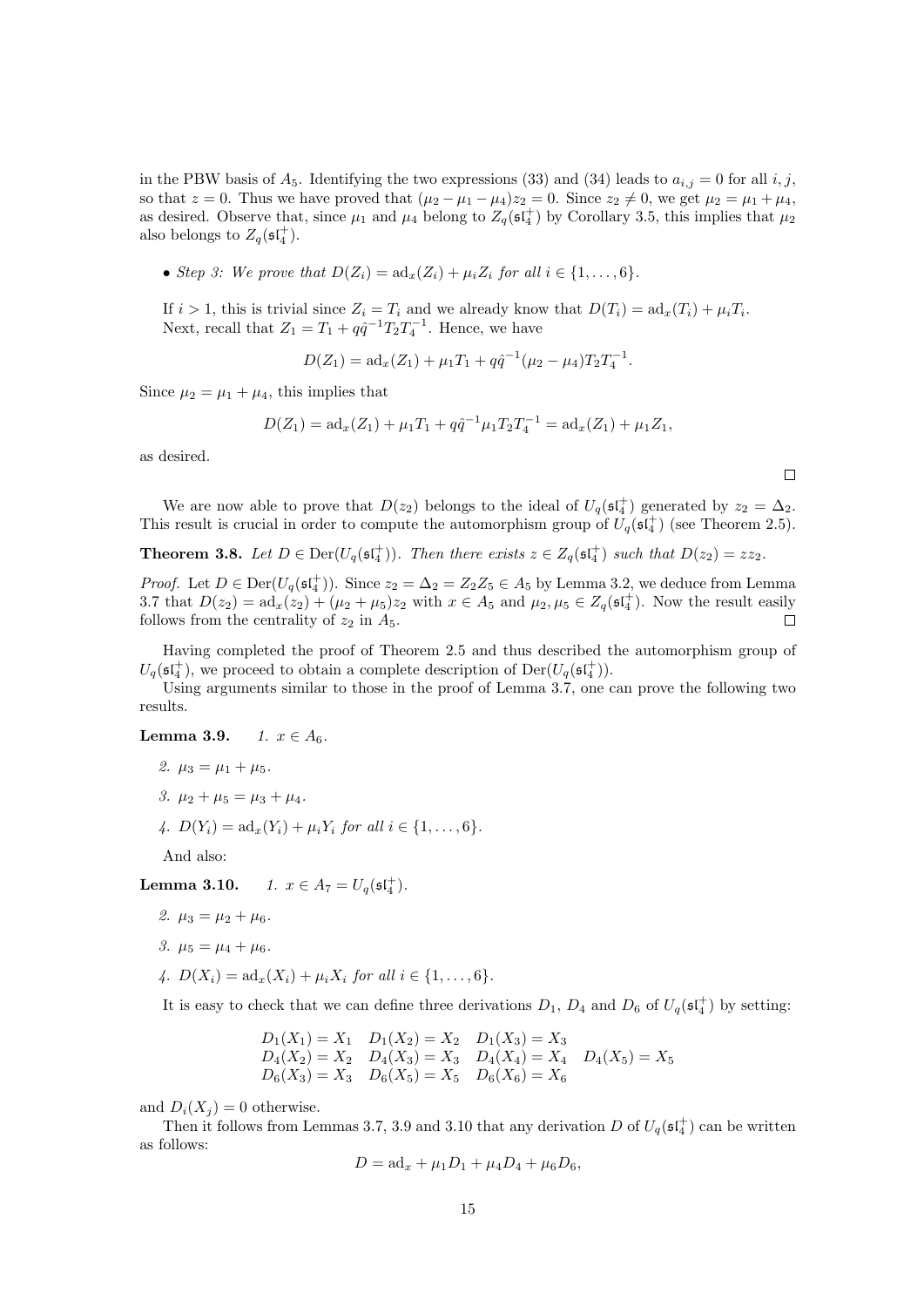with  $x \in U_q(\mathfrak{sl}_4^+)$  and  $\mu_1, \mu_4, \mu_6 \in Z_q(\mathfrak{sl}_4^+).$ 

Recall that the Hochschild cohomology group in degree 1 of  $U_q(\mathfrak{sl}_4^+)$ , denoted by  $HH^1(U_q(\mathfrak{sl}_4^+)),$ is defined by:

$$
\operatorname{HH}\nolimits^1(U_q(\mathfrak{sl}_4^+)) := \operatorname{Der}\nolimits(U_q(\mathfrak{sl}_4^+))/\mathrm{InnDer}\nolimits(U_q(\mathfrak{sl}_4^+)),
$$

where  $\text{InnDer}(U_q(\mathfrak{sl}_4^+)) := \{ \text{ad}_x \mid x \in U_q(\mathfrak{sl}_4^+) \}$  is the Lie algebra of inner derivations of  $U_q(\mathfrak{sl}_4^+)$ . It is well known that  $HH^1(U_q(\mathfrak{sl}_4^+))$  is a module over  $HH^0(U_q(\mathfrak{sl}_4^+)) := Z_q(\mathfrak{sl}_4^+)$ . Our final result makes this latter structure precise.

**Theorem 3.11.** 1. Every derivation D of  $U_q(\mathfrak{sl}_4^+)$  can be uniquely written as follows:

 $D = ad_x + \mu_1 D_1 + \mu_4 D_4 + \mu_6 D_6,$ 

with  $ad_x \in \text{InnDer}(U_q(\mathfrak{st}_4^+))$  and  $\mu_1, \mu_4, \mu_6 \in Z_q(\mathfrak{st}_4^+)$ .

2. HH<sup>1</sup>( $U_q(\mathfrak{st}_4^+)$ ) is a free  $Z_q(\mathfrak{st}_4^+)$ -module of rank 3 with basis  $(\overline{D_1}, \overline{D_4}, \overline{D_6})$ .

*Proof.* It just remains to prove that, if  $x \in U_q(\mathfrak{sl}_4^+)$  and  $\mu_1, \mu_4, \mu_6 \in Z_q(\mathfrak{sl}_4^+)$  with  $ad_x + \mu_1 D_1 +$  $\mu_4D_4 + \mu_6D_6 = 0$ , then  $\mu_1 = \mu_4 = \mu_6 = 0$  and  $\text{ad}_x = 0$ . Set  $\theta := \mu_1D_1 + \mu_4D_4 + \mu_6D_6$ , so that  $ad_x + \theta = 0$ . Since  $\theta$  is a derivation of  $U_q(\mathfrak{st}_4^+)$ ,  $\theta$  uniquely extends to a derivation  $\tilde{\theta}$  of the quantum torus  $P(\Lambda)$ . Naturally, we still have  $ad_x + \tilde{\theta} = 0$ . Futher, straightforward computations show that

$$
\tilde{\theta}(T_1) = \mu_1 T_1 \quad \tilde{\theta}(T_2) = (\mu_1 + \mu_4) T_2 \quad \tilde{\theta}(T_3) = (\mu_1 + \mu_4 + \mu_6) T_3 \n\tilde{\theta}(T_4) = \mu_4 T_4 \quad \tilde{\theta}(T_5) = (\mu_4 + \mu_6) T_5 \quad \tilde{\theta}(T_6) = \mu_6 T_6
$$

Hence  $\hat{\theta}$  is a central derivation of  $P(\Lambda)$ , in the terminology of [20]. Thus we deduce from [20, Cor. 2.3] that  $ad_x = 0 = \theta$ . Evaluating  $\theta$  on  $X_1$ ,  $X_4$  and  $X_6$  leads to  $\mu_1 = \mu_4 = \mu_6 = 0$ , as desired.  $\Box$ 

### References

- [1] J. Alev, Un automorphisme non modéré de  $U(\mathfrak{g}_3)$ , Comm. Algebra 14 (1986), no. 8, 1365– 1378.
- $[2]$  J. Alev and M. Chamarie, Dérivations et automorphismes de quelques algèbres quantiques, Comm. Algebra 20 (1992), no. 6, 1787–1802.
- [3] J. Alev and F. Dumas, Sur le corps des fractions de certaines algèbres quantiques, J. Algebra 170 (1994), no. 1, 229–265.
- [4] J. Alev and F. Dumas, Rigidité des plongements des quotients primitifs minimaux de  $U_q(\text{sl}(2))$ dans l'alg`ebre quantique de Weyl-Hayashi, Nagoya Math. J. 143 (1996), 119–146.
- [5] N. Andruskiewitsch and F. Dumas, On the automorphisms of  $q^+(0)$ , arXiv:math.QA/0301066, to appear.
- [6] K.A. Brown and K.R. Goodearl, Lectures on algebraic quantum groups, Advanced Courses in Mathematics. CRM Barcelona, Birkhäuser Verlag, Basel, 2002.
- [7] P. Caldero, Sur le centre de  $U_q(\mathfrak{n}^+)$ , Beiträge Algebra Geom. 35 (1994), no. 1, 13-24, Festschrift on the occasion of the 65th birthday of Otto Krötenheerdt.
- [8] P. Caldero, Étude des q-commutations dans l'algèbre  $U_q(\mathfrak{n}^+)$ , J. Algebra 178 (1995), no. 2, 444–457.
- [9] G. Cauchon, *Effacement des dérivations et spectres premiers des algèbres quantiques*, J. Algebra 260 (2003), no. 2, 476–518.
- [10] J. Dixmier, Sur les algèbres de Weyl, Bull. Soc. Math. France 96 (1968), 209–242.